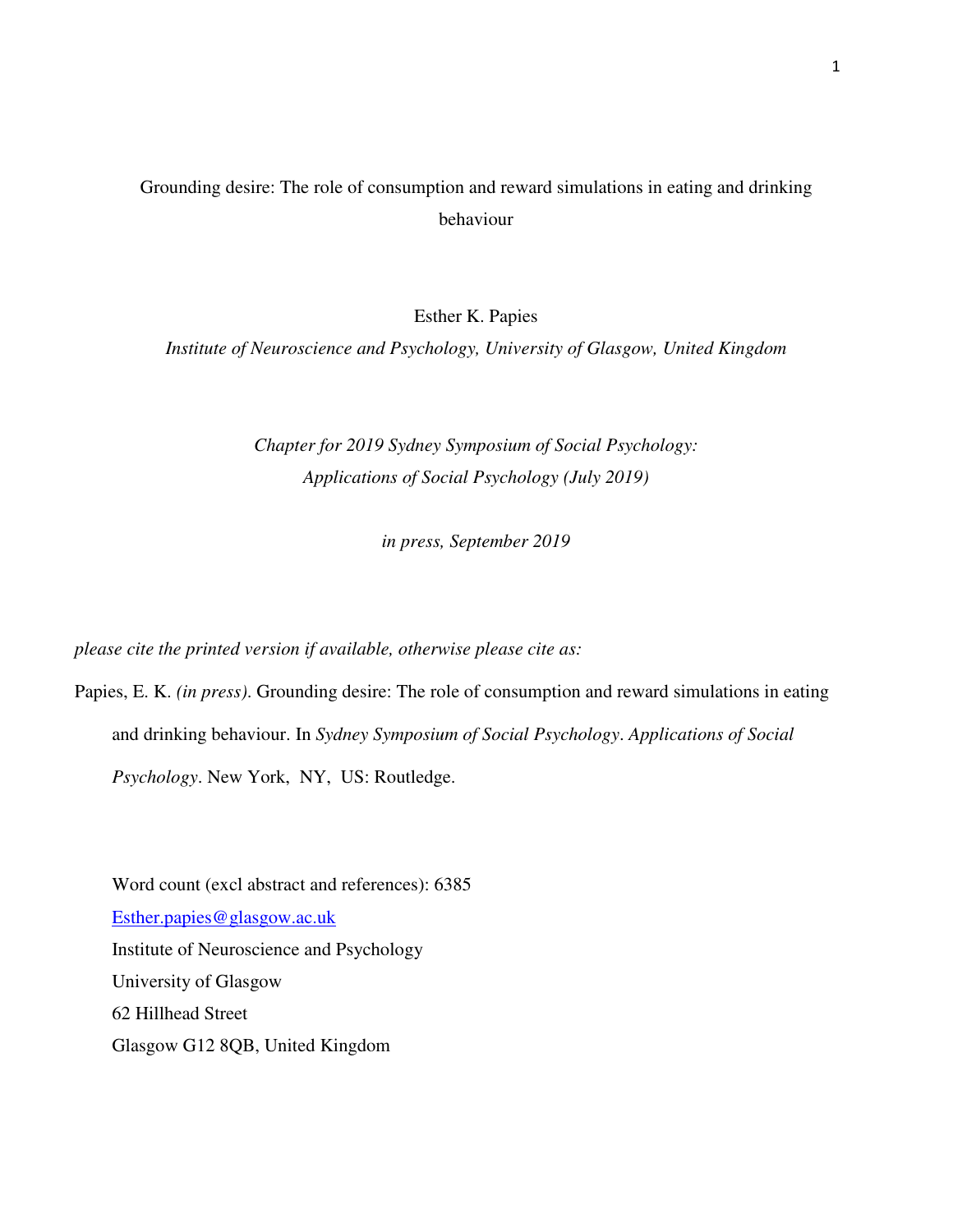#### **Abstract**

This chapter presents a grounded cognition theory of desire and motivated behaviour, along with empirical evidence that supports it, and discusses implications for self-regulation. The grounded cognition theory of desire suggests that desire arises when an internal or external cue triggers a simulation of an earlier appetitive experience that was rewarding and that has been stored as a situated conceptualization, incorporating information about the setting, actions, events, emotions, etc. Once part of this situated representation is cued, it can re-activate its other elements via pattern completion inferences, and lead to the experience of desire and motivated behaviour. The chapter will review studies supporting this account, using behavioural, physiological, and neuroimaging methods. Research shows, for example, that food and drink cues (e.g., images, words) trigger spontaneous consumption and reward simulations (e.g., thoughts of eating and enjoying the food), that these simulations lead to desire and bodily preparations to eat (e.g., self-reported cravings, salivation), and that diffusing these simulations with mindfulness-based techniques reduces their effect on desire. The chapter also discusses related findings in research on marketing and food labelling, and addresses implications for interventions.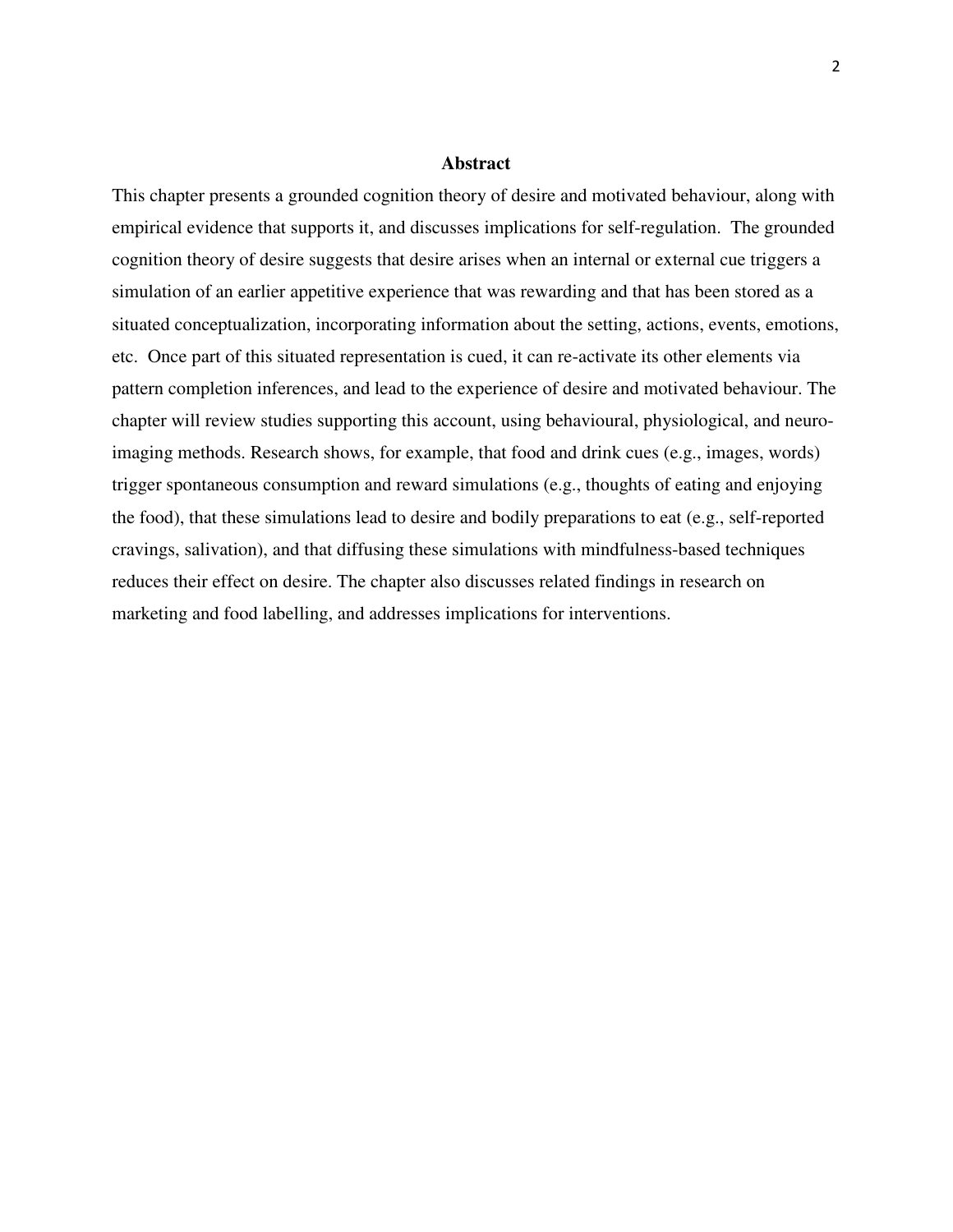How does desire arise in the human mind? Most people experience a variety of desires throughout the day, with desires for food, drink, and social interactions most prevalent (Hofmann, Baumeister, Förster, & Vohs, 2012). Often, these desires lead to self-control conflict, as acting on them would interfere with the pursuit of a long-term investment goal. Such conflicts take up cognitive resources, and they typically lead to self-control failures sooner or later (Hofmann, Vohs, & Baumeister, 2012). Thus, desire can have a variety of intrapersonal and interpersonal consequences, making it a topic of key significance in social psychological research. In this chapter, I will present a grounded cognition approach to understanding the emergence of desire, which we have defined previously as the conscious or unconscious state of motivation for a specific stimulus or experience that is anticipated to be rewarding (Papies & Barsalou, 2015). The grounded cognition theory of desire attempts to explain how desire and motivated behaviour arise in response to external cues, using basic cognitive and memory processes, which are often unconscious (Papies & Barsalou, 2015; Papies, Best, Gelibter, & Barsalou, 2017; Papies, Pronk, Keesman, & Barsalou, 2015). Thus, in contrast to work on, for example, the elaborated intrusion theory of desire (Kavanagh, Andrade, & May, 2005), which argues that conscious elaboration of sensory imagery related to consumption plays a key role in desire, the grounded cognition framework assumes that both the desire itself, as well as the processes that contribute to it, can be conscious or nonconscious.

After briefly describing the theory, I will review evidence supporting it in the domains of eating and drinking behaviour. Then, I will discuss how interventions can regulate problematic desires by targeting consumption and reward simulations. Finally, I will briefly address the possible role of simulations in self-regulation and social psychology more generally, and discuss directions for future research.

### **A grounded cognition theory of desire**

The grounded cognition theory of desire suggests that desire arises from consumption and reward simulations in response to appetitive cues, based on previous consumption experiences. Every time we consume a food or drink, we lay down a rich situated memory of this experience that integrates various streams of information, which is referred to as a situated conceptualization (Barsalou, 2003, 2009; Papies & Barsalou, 2015). Such situated conceptualisations can include, for example, sensory information on the taste and texture of the food or drink, visual information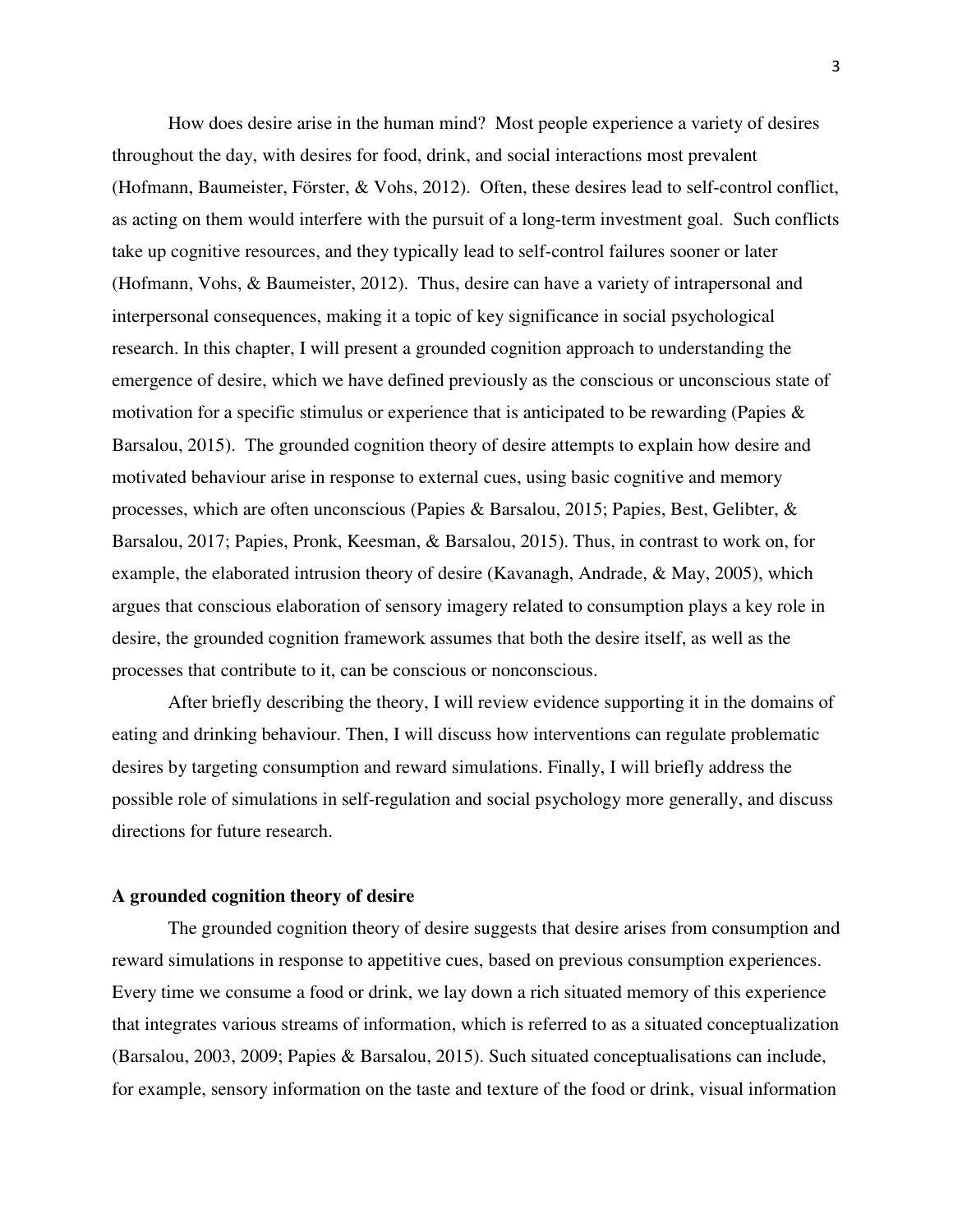on the food or drink and one's surroundings, actions such as reaching out, using utensils, and chewing, information about one's physical state and the social, time, and physical context of eating or drinking, information about accompanying foods or drinks, immediate (bodily, cognitive, emotional and hedonic) consequences of consumption, and short-term or long-term goals related to consumption. As Barsalou and colleagues describe (Barsalou, 2016; Wilson-Mendenhall, Barrett, Simmons, & Barsalou, 2011), these "local" streams of information get integrated into "global" representations that facilitate coherent conceptual interpretations of the events in a given situation (Papies et al., 2017).

When a relevant cue is encountered later, for example a visual food cue, this will reactivate the best-matching situated conceptualisation available from previous experiences. From a Bayesian perspective, the best matching situated conceptualisation is one that has been used frequently in the past, and that seems to provide a good fit with current situational cues. Thus, the brain continually attempts to categorise the type of situation that is occurring, by mapping current information onto previously stored situated conceptualisations and activating the conceptualisation that matches what is encountered in the moment (Barsalou, 2009; Papies et al., 2017). Non-present elements of the situated conceptualisation can then be simulated via pattern completion inferences. As a result, an external cue, such as the mere picture of a food, can activate a vivid re-experience of eating the food, including a representation of its taste and texture, motor actions of picking it up to eat it, and other features of a consumption episode, despite no actual food being present. The theory further suggests that this matching process is sensitive to state and trait individual differences, such that, for example an image of pizza encountered when hungry is likely to activate a situated conceptualization of previously eating pizza when hungry. This will make the pizza in the image appear more rewarding than when encountered in a satiated state, when eating pizza previously produced less reward.

Such situated conceptualizations are useful for understanding situations, anticipating likely events, and planning and executing goal-directed action (Barsalou, 2009, 2016). Imagine, for example, passing a cafe in a new city where you have just arrived for a conference. Although you have never been to this cafe or even this city, you recognise this establishment as a place where you can drink coffee and eat snacks, you know how to line up at the counter when you enter, you know that a barista will prompt you for your order, and you know which coffee to choose based on your previous experiences with similar beverages. These predictions and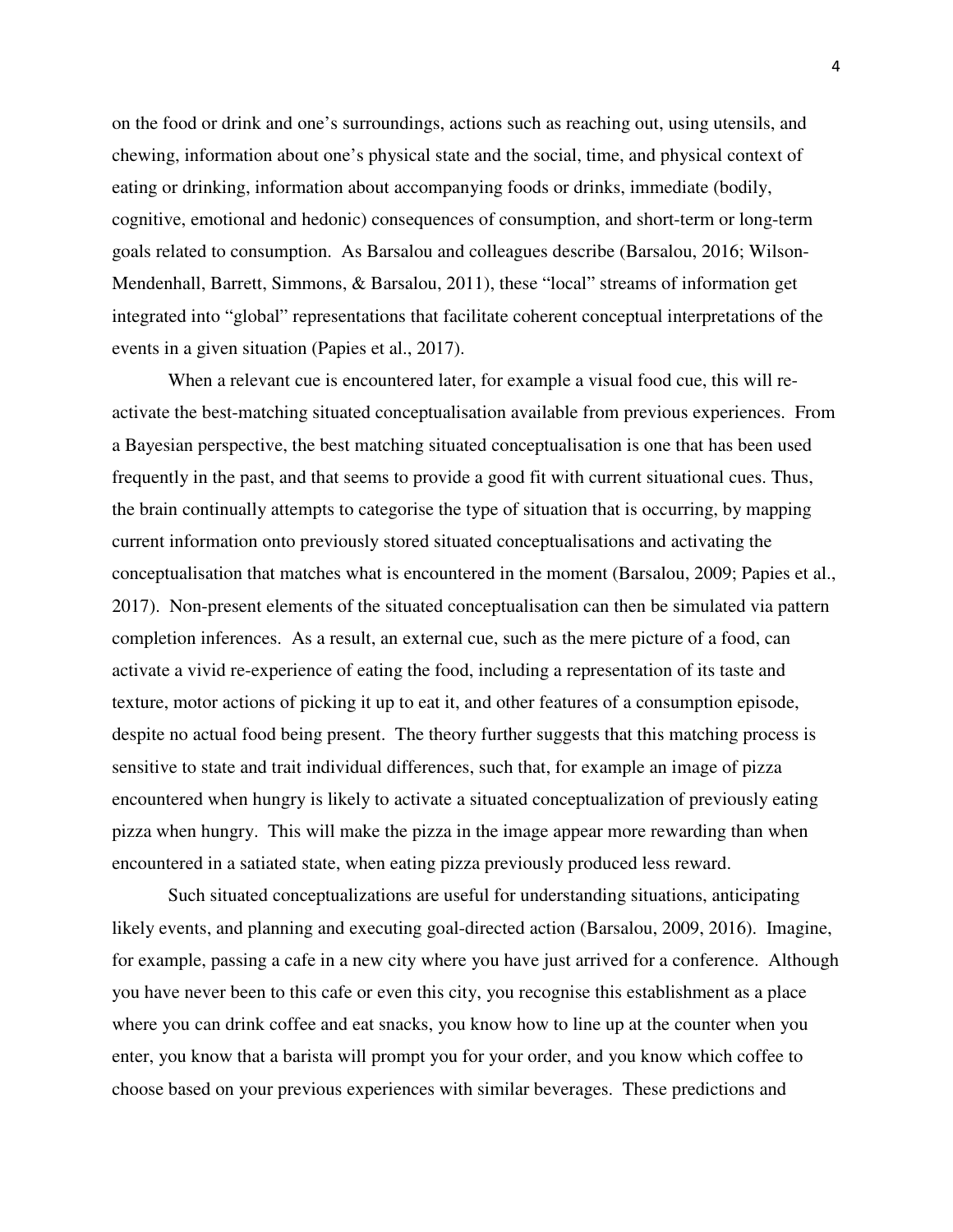preferences can be generated effortlessly through simulations within the situated conceptualisations of having coffee in a cafe.

Importantly, simulations within situated conceptualisations not only help to interpret situations as they occur and align our behaviour, they can also lead to novel – and possibly problematic – desires (Papies & Barsalou, 2015; Papies et al., 2017). Imagine having entered the cafe in the example above to drink coffee before the start of the conference. As you stand at the counter waiting to order your drink, you see a variety of baked goods in front of you. You spontaneously simulate eating them, imagining their taste, texture, and the resulting hedonic experience. To the degree that any aspect of this simulated experience is rewarding, this will trigger the motivation to enact it. This may lead you to either impulsively purchase a piece of cake, or to experience a conscious craving, which may or may not lead you to order some cake. Critically, the consumption simulations triggered by the sight of the cake help you predict what eating the cake would be like, and the associated reward will determine whether this creates a desire. Thus, consumption simulations within previously stored situated conceptualisations can both help navigate known and less known environments, and also create novel desires and lead to unplanned motivated behaviour, or impulses.

The research reviewed in the next sections supports the core tenets of this theory. It shows that food and drink stimuli trigger consumption and reward simulations, especially if they are attractive, as evidenced in both spontaneous language and in behavioural and neuro-imaging findings. Further evidence shows that consumption and reward simulations lead to desire for the simulated foods and drinks, as shown in behavioural and physiological data. Finally, selfregulation techniques that target consumption and reward simulations can reduce desire.

# **Appetitive stimuli trigger consumption and reward simulations**

A variety of research findings suggest that food and drink cues trigger consumption and reward simulations, especially if they are attractive. In initial studies on this topic, a feature listing task was used to assess participants' mental representations of food and drinks, and the possible role of simulations in these representations, or situated conceptualisations (Papies, 2013). Previous research using the feature listing paradigm has shown that participants describe objects by listing diverse features such as components of the object, visual properties, properties of background situations, and interoceptive states (Wu & Barsalou, 2009). In addition, when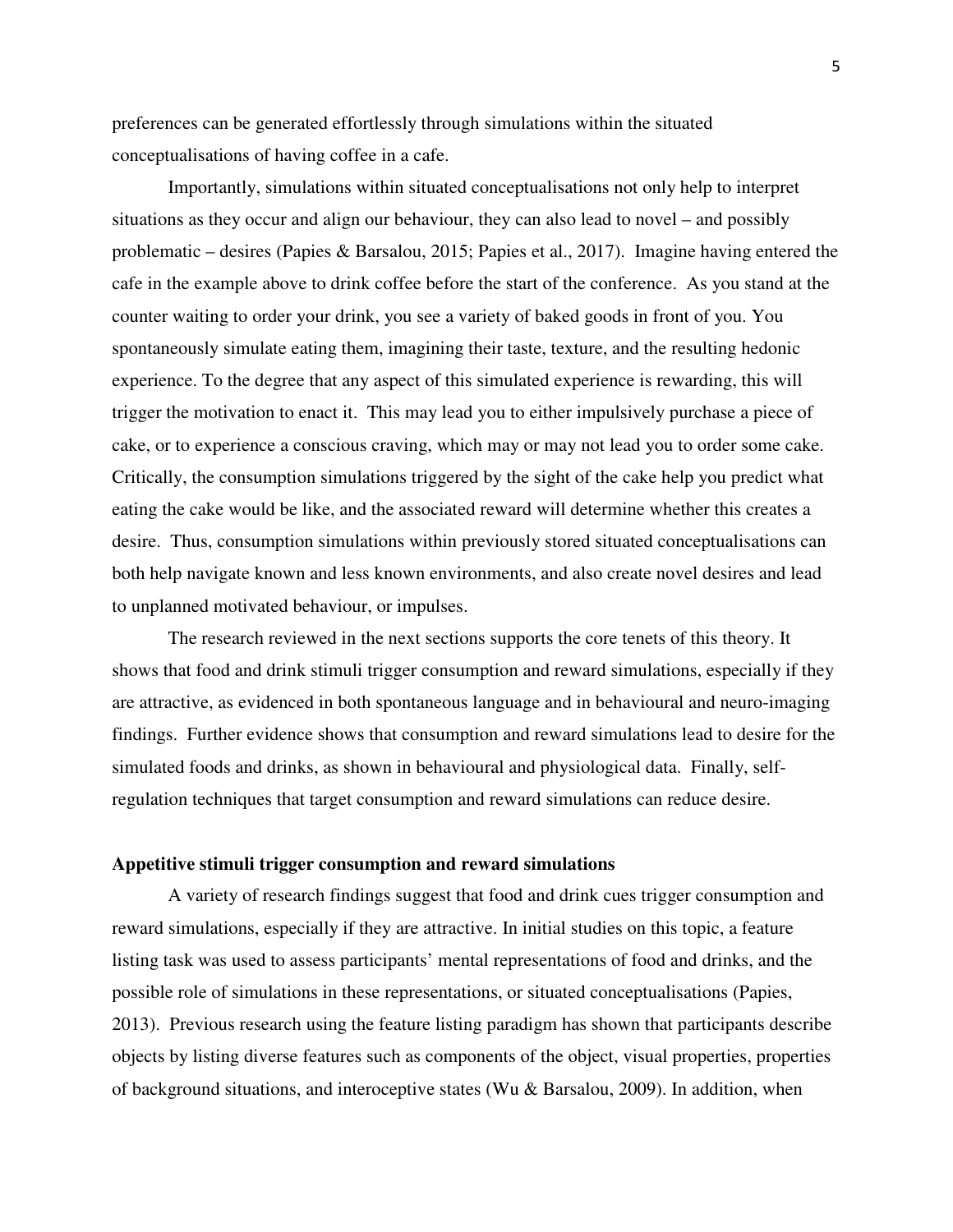participants were asked to simply list typical properties, this led to similar types of properties being generated as asking participants to construct and describe a mental image of the object. This suggests that people spontaneously use conscious mental imagery, or nonconscious simulations, during feature listing (Wu & Barsalou, 2009).

**Consumption and reward simulations of food.** Applying this paradigm in the food domain (Papies, 2013) participants were asked to list typical features of four attractive foods and four neutral foods (e.g., chips, cookie; cucumber, rice), presented as food words, mixed with non-food filler items (e.g., mattress, sheep). All features were then coded in a hierarchical coding scheme, categorising them as consumption and reward simulation features when they referred to the sensory properties of the food (e.g, taste, texture, temperature), eating context (e.g, time, social setting, physical setting) and immediate positive consequences (e.g., hedonic or bodily consequences). Non-eating simulation categories included visual features, purchase, preparation and storage features, features describing long-term consequences of eating a food, and category and linguistic features, and others. Again, participants were not instructed to simulate or imagine eating the food, or to describe an eating experience, but simply to describe the features that are typically true of the food. Therefore, if they list words that describe the mouthfeel of the food, or a specific eating situation, this may suggest that they simulate eating the food in a relevant context, and describe characteristics of that experience in the feature listing task.

The results of this study are in line with this account and suggest that participants spontaneously simulate eating the food they are asked to describe, especially if it is attractive. Specifically, the findings showed that participants listed large numbers of consumption and reward simulation features when describing the foods. This was especially the case for the attractive foods, where 53% of listed features were consumption and reward features, compared to 26% for the neutral foods. Neutral foods, on the other hand, were described more heavily in terms of visual features, and production and preparation features. As an example, for the food "chips", participants listed features such as *salty, crunchy, tasty, at night, with drinks*; whereas for the food "rice", participants listed features such as *white, small, long, from Asia, neutral taste, has to be cooked*. Additional analyses showed that for attractive foods, the proportion of consumption and reward simulation features correlated with their perceived attractiveness. These findings provide initial support for the hypothesis that attractive foods are represented through simulations of eating and enjoying them. From the perspective of the grounded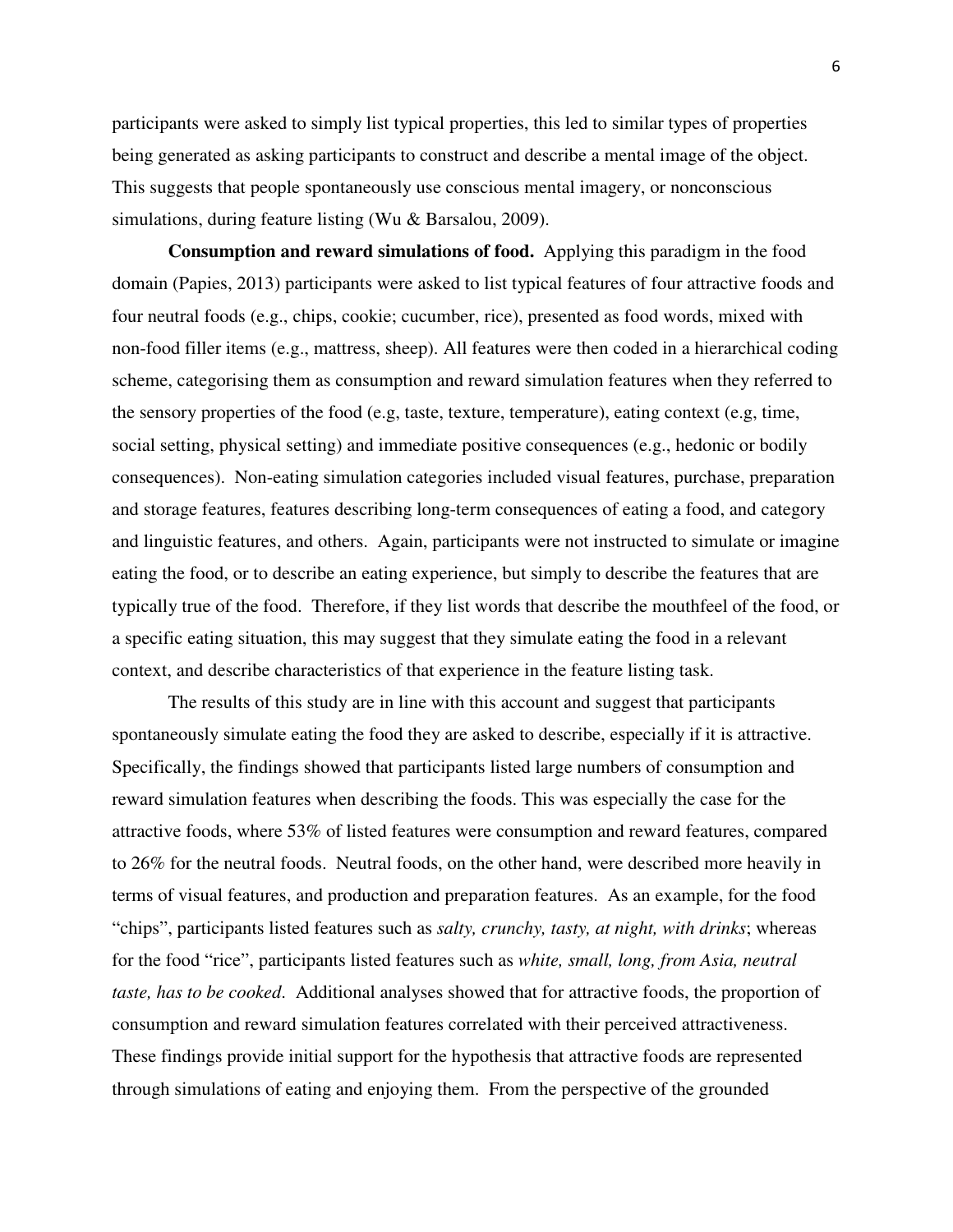cognition theory of desire, this may reflect people's own eating experiences, as well as vicarious learning through the eating experiences of others, and advertisements. Indeed, even menu descriptions of unhealthy foods have been shown to focus more on rewarding, sensory eating experiences than the descriptions for healthy food (Turnwald, Jurafsky, Conner, & Crum, 2017), which may contribute to culturally shared representations of these foods.

**Consumption and reward simulations of drinks.** In a recent set of studies, we extended these findings to understanding the representations of non-alcoholic beverages (Rusz, Best, & Papies, 2019). Participants completed a feature listing task for two sugar-sweetened beverages, bottled water, tap water, and a number of control drinks. In one experiment, the feature listing was implemented with the standard instructions to "list features that are typically true of...", and drinks were presented as words; in the other experiment, instructions were changed to ask participants "How would you describe this drink right now?", and images of drinks were presented. In both experiments, participants listed more consumption and reward features for the sugar-sweetened beverages than for water, with sensory features being particularly salient for the sugar-sweetened beverages. In addition, the proportion of consumption and reward features correlated with consumption frequency, especially for the sugary drinks. Thus, consuming a drink more often was associated with listing more consumption and reward simulation features, describing its taste, texture, mouthfeel, and hedonic and refreshing properties. In line with the findings for food, this again suggests that appetitive stimuli are represented in terms of consuming and enjoying them, and that these representations are learned from previous experiences.

Similar patterns have been observed for participants' representations of alcoholic drinks (Keesman et al., 2018). Here, we found that participants listed more consumption and reward features for alcoholic beverages that they frequently consume compared to alcohol they don't typically consume and compared to water (but not compared to sugary drinks, which were again heavily represented in terms of sensory features). Critically, the alcoholic drinks were represented particularly in terms of sensory features and in terms of drinking context, more so than in terms of the immediate consequences of consumption, which include hedonic consequences. Within the category of context features, it was particularly the social context that dominated participants descriptions, with example features being *friends* and *having a good time*. In other words, when asked to list features that are "typically true" of their typical alcoholic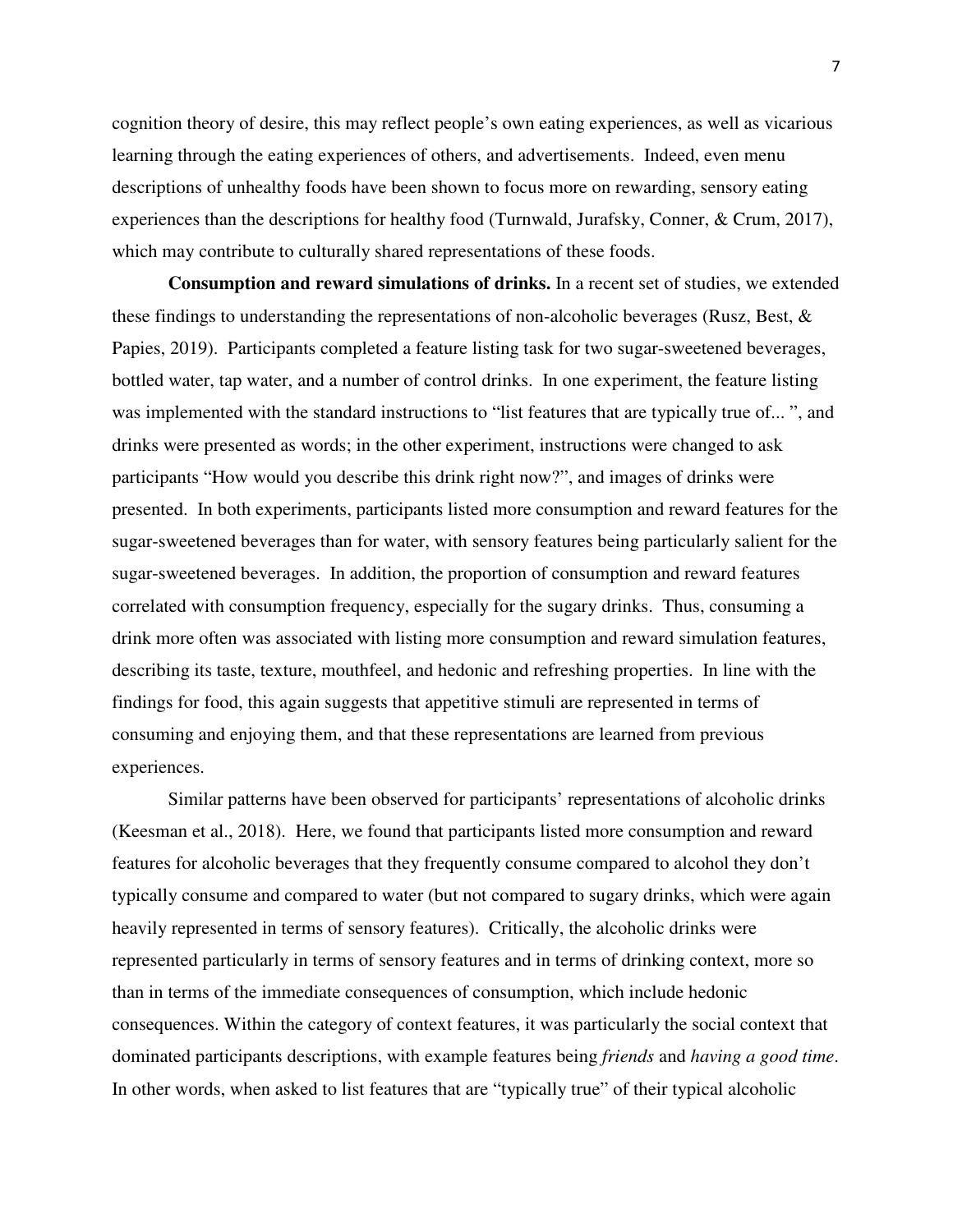drink, participants were more likely to mention social drinking situations than the fact that it tastes good. These findings show that alcoholic drinks are strongly represented in terms of consuming them in social situations, or through situated consumption simulations.

**Neural evidence for consumption and reward simulations.** Neuroimaging research provides further evidence that food cues trigger consumption and reward simulations. Across a variety of studies, the processing of food images during fMRI activates the same brain areas that are implicated in actual eating (for reviews, see Chen, Papies, & Barsalou, 2016; van der Laan, de Ridder, Viergever, & Smeets, 2011). This "core eating network" involves, among others, the primary visual cortex and fusiform gyrus for viewing and recognising the food in an image, the insula and frontal operculum as primary taste areas, the amygdale to attribute attentional salience, the orbitofrontal cortex and ventral striatum for reward prediction and experience, and the cerebellum for anticipated motor activity (Chen et al., 2016). From the grounded cognition perspective, and consistent with the feature listing findings reviewed above, this suggests that people simulate the taste and reward from a food when they process a food picture. Across studies, these brain activations in response to mere food pictures are especially pronounced for palatable foods, again suggesting that consumption and reward simulations are especially likely for attractive stimuli. Again, this may partially reflect direct eating experiences and culturally shared representations (see Turnwald, Jurafsky, et al., 2017), as well as an "evolutionary mismatch" such that our brains have evolved to respond strongly to high-calorie foods, while acting on these responses is not beneficial in today's food-rich environments (Stroebe, Papies, & Aarts, 2008; van Vugt, De Vries, & Li, 2020, this volume).

#### **Consumption and reward simulations contribute to desire**

The research discussed so far has demonstrated that attractive foods and drinks can elicit simulations of consuming and enjoying them. Next, I will review findings showing that these simulations in turn contribute to desire for these stimuli, and that this is again especially likely for attractive foods and drinks.

**Correlational findings.** In an initial test of the association between simulations and desire, we assessed the relation of consumption and reward simulation features produced for 8 unhealthy food words with participants self-reported desire for these foods. We found that indeed, the proportion of consumption and reward simulation features predicted desire (Papies,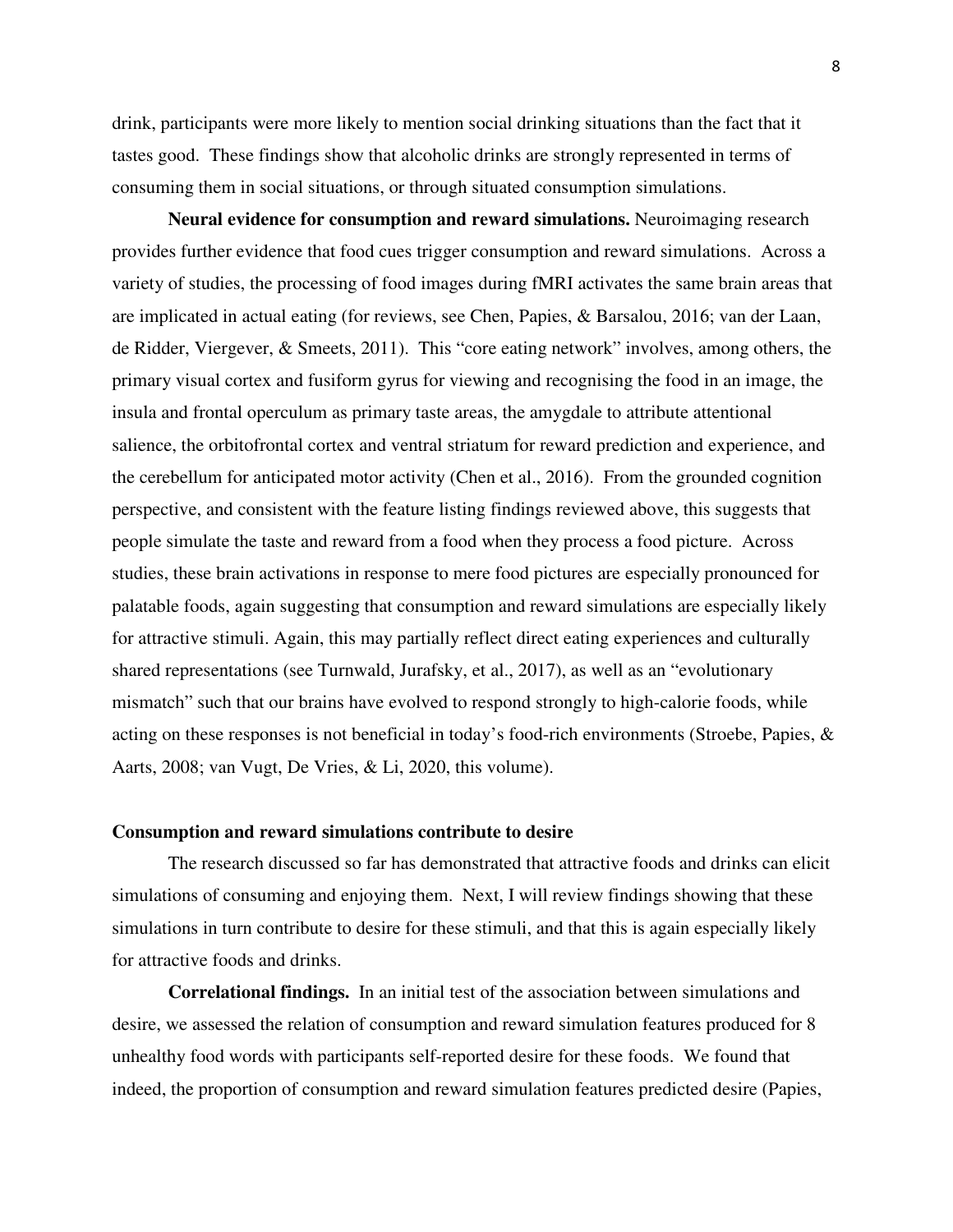Tatar, Best, Barsalou, & Tavoulari, 2018). Importantly, this relationship remained when controlling for participants' typical frequency of consuming each food, which itself was a strong predictor of desire to eat it. Thus, consumption and reward simulations explained unique variance in people's consumption motivation in addition to consumption habits.

 In our recent experiments assessing representations of non-alcoholic beverages (Rusz et al., 2019), we also assessed desire by asking how much participants would currently like to drink each drink. We further assessed consumption habits by asking participants how often they typically consume each drink. As in the desire for food described above, we found that consumption habits were the strongest predictor of desire to consume a drink. In line with the grounded cognition theory of desire, however, when controlling for habits, consumption and reward simulations predicted desire for sugary drinks, but not for water. Together, these studies suggest that attractive foods and drinks are not only more likely to elicit consumption and reward simulations, but that these simulations are also more likely to predict the motivation to consume, compared to neutral foods and drinks.

 We also assessed the relation between simulations and desire in the domain of alcohol. In the feature listing study described above (Keesman et al., 2018), we measured participants' desire to consume alcohol by assessing their current cravings, and by probing their preference for a voucher for an alcoholic drink or a non-alcoholic drink as an additional reward for participating in the study. In line with our findings that social context features were especially salient for frequently consumed alcoholic drinks, we found that these features were also correlated with alcohol cravings, and with participants' preference for an alcohol voucher, as a behavioural measure of alcohol desire. Social context features were also correlated with a higher frequency of intrusive alcohol-thoughts in participants' daily lives. Together, these findings suggest that thinking about alcohol in terms of the social situations one consumes it in makes it particularly attractive and hard to resist.

**Experimental findings.** While the work discussed so far has provided correlational evidence for the relation between consumption and reward simulations and desire, there is also some experimental evidence for this relationship, suggesting a causal effect. In one recent experiment, we used the amount of saliva in response to viewing foods as an implicit measure of desire (Keesman, Aarts, Vermeent, Häfner, & Papies, 2016). Salivary responses to food and food cues have been argued to reflect the body's preparation to eat (Nederkoorn, Smulders, &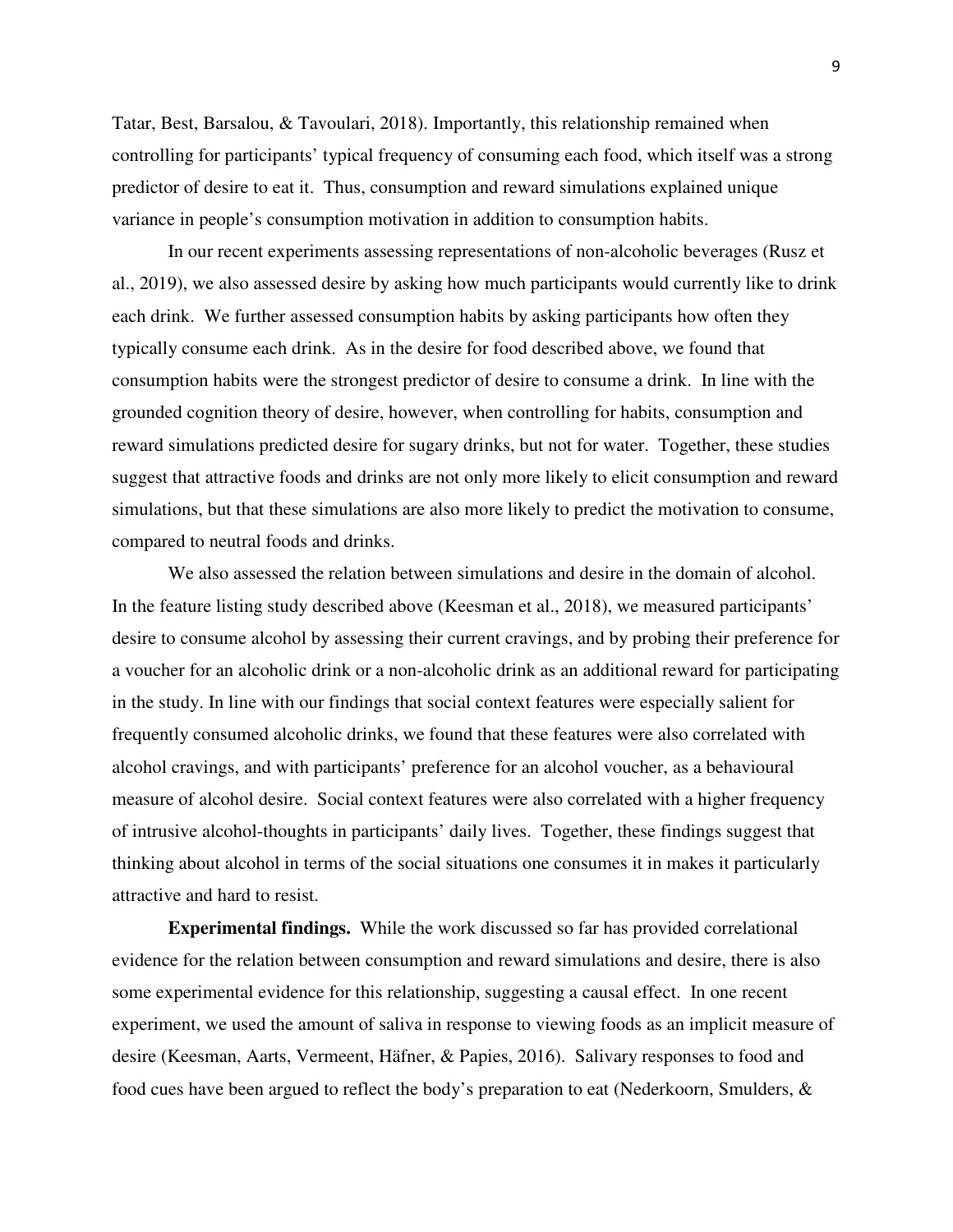Jansen, 2000; Tepper, 1992), and can therefore be seen as a measure of desire. Critically, they occur without effort or intention on the part of the participant, and they are difficult or even impossible to control, thus showing key features of automatic measurement processes and implicit measures (De Houwer, Teige-Mocigemba, Spruyt, & Moors, 2009). Thus, simply measuring the amount of salivation produced in response to different foods may be particularly suited to studying the motivation to eat these foods, without effects of socially desirable responding. Participants in this experiment were exposed to three different food stimuli one at a time, namely a neutral food (bread with cheese), an attractive food (bowl of crisps), and a sour food (slice of lemon), in addition to a non-food stimulus for a baseline saliva measure (block of wood). Half of participants were instructed to merely look at the object for one minute, while the other half of participants were instructed to vividly imagine eating the object for one minute. During this time, participants let all saliva accumulate in the mouth, which was then spit into a cup and weighed by the experimenter. Afterwards, we assessed participants' eating simulations in response to each stimulus ("I imagined that I was eating the object"), as well as their desire ("I would have liked to eat the object").

In line with previous findings, we found that even without being instructed to imagine eating the food, participants reported stronger eating simulations for the attractive compared to the neutral and the sour food, and for neutral food compared to the non-food item. This again suggests that participants spontaneously simulate eating a food that they are exposed to, especially if this is attractive. The pattern for salivation was very similar, with higher salivation for the attractive than for the neutral food, and for the neutral food than for the non-food object. The level of salivation in response to the sour food was highest, probably reflecting the body's response to protect the teeth from the acidity of the lemon. Importantly, the instruction to imagine eating the object increased salivation for all stimuli, but most strongly for the attractive food. In other words, eating simulations increased the body's preparation to eat, especially when the presented food was attractive. Thus, both correlational and experimental evidence demonstrate that consumption simulations increase desire, especially for attractive food and drink.

We also tested whether eating and drinking simulations can be affected by cues signalling consumption situations. Appetitive stimuli are typically not encountered and enjoyed in isolation, but in rich situations that, according to the grounded cognition theory of desire, are stored as part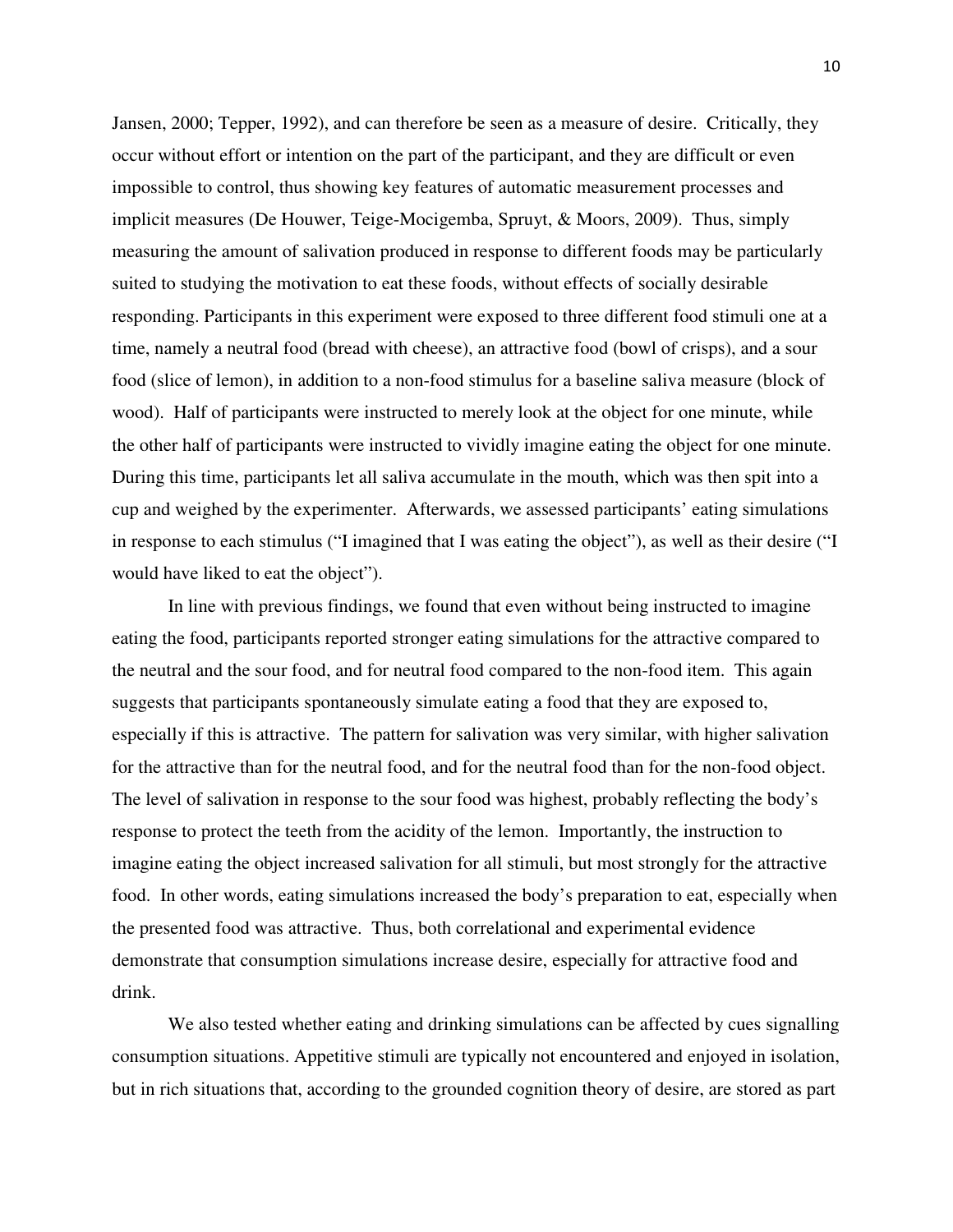of the situated conceptualisations of these stimuli. Thus, situational cues should be able to trigger consumption and reward simulations, or to increase the likelihood that an appetitive stimulus activates a situated conceptualisation of consuming and enjoying a food or drink, and therefore increase consumption simulations and desire.

To test whether information about consumption situations can indeed affect desire, we conducted an experiment comparing situated and non-situated alcohol stimuli. We manipulated whether a variety of alcoholic drinks were presented in a congruent drinking context (e.g., an ale in a pub), an incongruent drinking context (e.g., a cocktail in a business meeting), or no context. Participants were assigned to one of these conditions and briefly immersed themselves in each image, before rating their consumption simulations ("I imagined that I was drinking the... ", "It was as if I could taste the...") and desire. Results showed that desire was higher for drinks presented in a congruent compared to an incongruent context, with the no-context control condition in between. Importantly, the effect of congruence on desire was mediated by consumption simulations. In other words, an image of an appropriate drinking situation increased participants' spontaneous simulations of drinking the alcohol presented, which in turn increased desire to drink it. In a similar series of experiments in the domain of food, we found that presenting a food in a congruent eating context, compared to an incongruent or no context, increased eating simulations, expected liking, salivation, and desire (Papies, Stekelenburg, Smeets, Zandstra, & Dijksterhuis, 2019). Context had an indirect effect on expected liking, desire, and actual liking, through eating simulations. In other words, viewing a food in a matching eating context increased simulations of eating it, which increased desire to eat it and actual enjoyment. This is in line with the grounded cognition theory of desire, as it suggests that situational information is stored along with information of the sensory features of products, and can contribute to rewarding re-experiences and desire through pattern completion inferences. These experiments provide further evidence that consumption and reward simulations, which can be enhanced by context features, play a key role in the emergence of desire in response to appetitive cues.

**Findings from food marketing**. Evidence from the domain of marketing research shows that specific motor simulations, for example of picking up a food, may also play an important role in desire. These findings extend previous work showing that people spontaneously simulate interacting with objects they are presented with in their habitual way, for example picking up a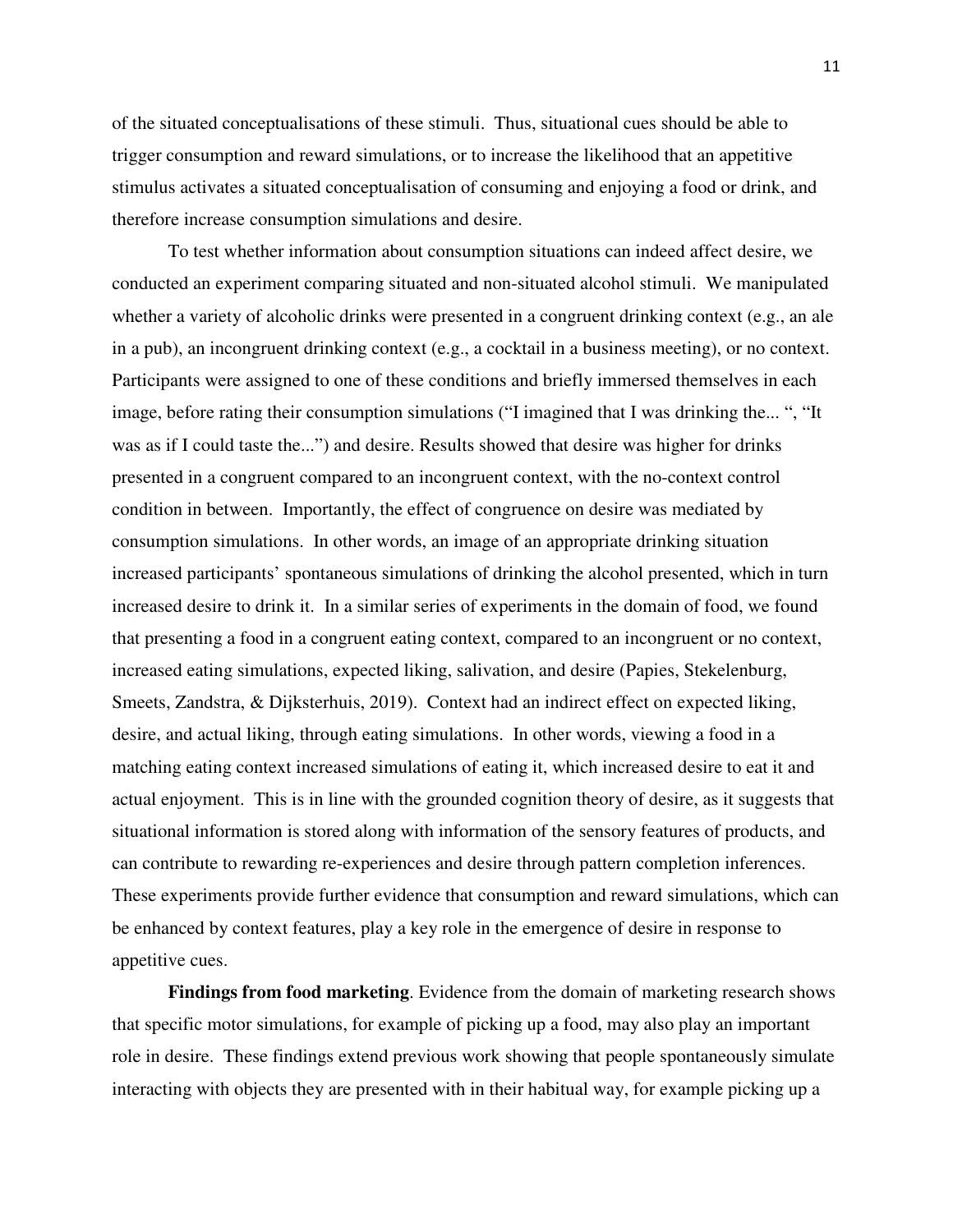teapot with one's dominant hand (Tucker & Ellis, 1998). Indeed, for images of both household products and food, people spontaneously simulate picking them up and engaging with or consuming them with their dominant hand, and being able to do this contributes to their preference for these products or their motivation to consume them (Eelen, Dewitte, & Warlop, 2013; Elder & Krishna, 2012). As an example, when the fork next to a piece of apple pie or the spoon in a bowl of yoghurt face the dominant hand of the perceiver, this increases spontaneous eating simulations and purchase intentions for desirable products. However, when the dominant hand is blocked, for example because participants press a clamp in their hand, this effect disappears (Elder & Krishna, 2012) – presumably because blocking the physical resource required for the action of picking up the spoon or fork interferes with mentally simulating this action, in turn reducing desire for the food. Other work, too, has shown that preventing the simulation of holding or interacting with a food or drink by occupying one's dominant hand can reduce the perceived attractiveness of the objects; conversely, engaging in relevant movements (e.g, approaching an image) or holding an object that facilitates interacting with the food can increase desire (Shen & Sengupta, 2012; Shen, Zhang, & Krishna, 2016). These findings suggests that motor simulations of picking up a food, as a specific aspect of consumption simulations, play an important role in the desire for food.

 Finally, research on food labels and food descriptions provides further support for the role of simulations in desire, albeit indirectly. Field experiments by Turnwald and Crum (2017; 2019), for example, have shown that labelling vegetable-based dishes with sensory-focused terms (e.g., "Sweet Sizzlin' Green Beans and Crispy Shallots"), compared to health-focused terms (e.g, "Light 'n Low Carb Green Beans and Shallots"), increased consumers' choices and taste ratings of these dishes. Research from our own lab further suggests that eating simulations may be underlying these effects, as self-reported eating simulations in response to such labels correlated strongly with desire (Papies et al., 2018). Conversely, foods that are labelled by emphasising their healthy features, for example being low in salt or low in fat, are expected by consumers to taste less salty and fatty and to be liked less. Consequently, they are indeed liked less in taste tests, compared to the same products without such health-relevant labels (e.g., Kahkonen & Tuorila, 1998; Liem, Miremadi, Zandstra, & Keast, 2012). These findings make sense from a simulation perspective, as they suggest that the health labels induce a specific simulation of eating food low in salt or fat, based on previous experiences, which likely is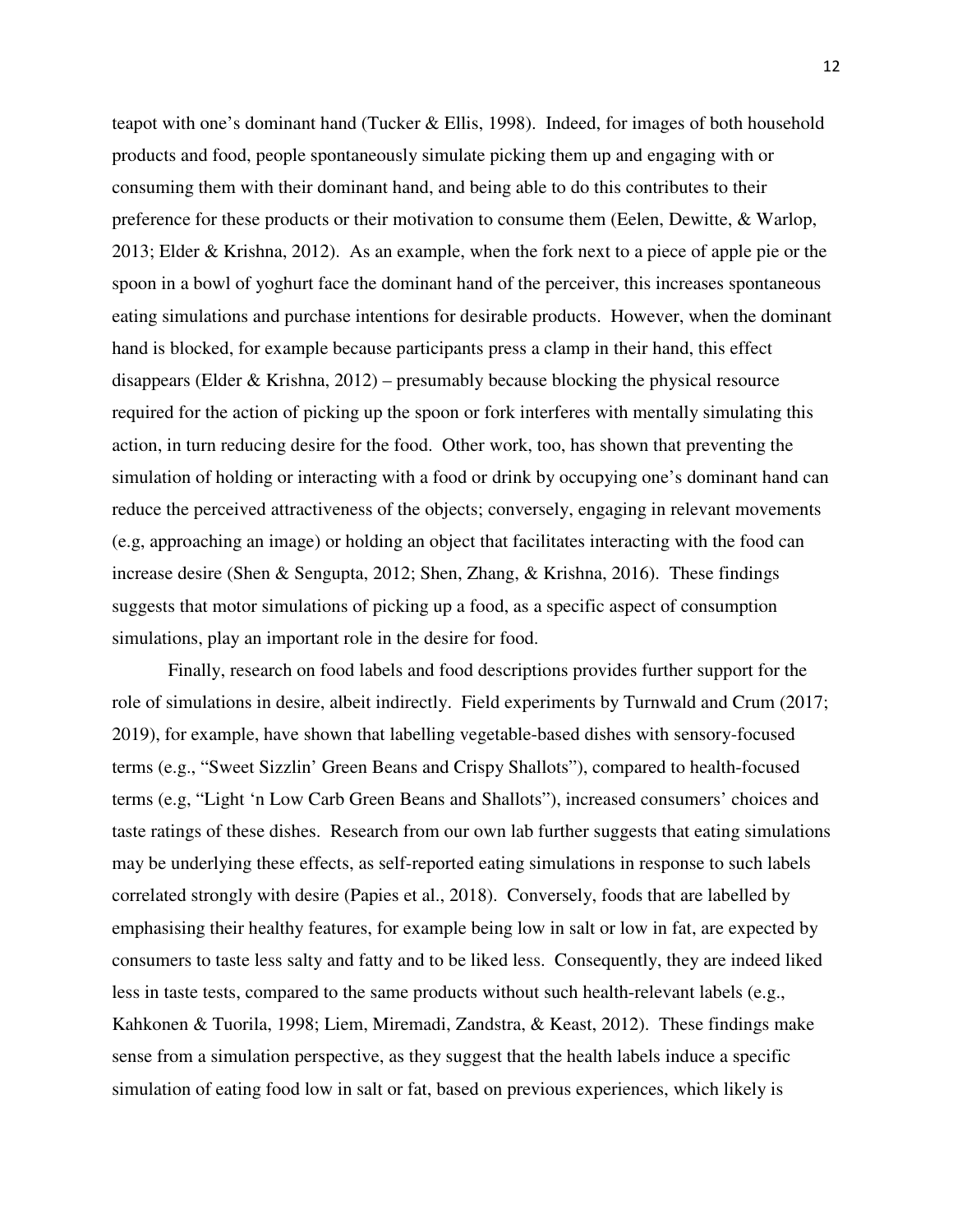associated with reduced reward. Even though these simulations may not reach conscious awareness, they nevertheless affect expectancies and actual experiences of a product.

 Previous work indeed supports the account that eating simulations created by food descriptions and food labels may create expectancies around the sensory and hedonic properties of a food, which then affect motivation to consume, and also actual consumption experiences. The central role of expectancies was demonstrated in a seminal study by Yeomans and colleagues (2008), who offered their participants a novel food, smoked salmon ice-cream. When this was presented as "ice-cream", it was liked much less than when it was presented as "frozen savoury mousse" or with the uninformative label "Food 386", as the label "ice-cream" led to the expectation of a sweet and fruity flavour. Thus, it seems that the eating simulations that are triggered by food labels can be experienced as expectancies of what a food will taste like, which then affect actual experiences.

Consistent with this reasoning, neuro-imaging research (Grabenhorst, Rolls, & Bilderbeck, 2008) has shown that tasting a savoury solution that is labelled as "rich and delicious flavor" leads to higher pleasantness ratings and stronger associated reward activations in the brain, compared to tasting the same solution labelled as "boiled vegetable water". Similarly, tasting orange juice labelled as "extra sweet", compared with the same juice labelled as "less sweet", was associated with stronger activations in primary taste areas and higher sweetness ratings (Woods et al., 2011). Thus, food labels may trigger very specific sensory and reward simulations, which are then superimposed on the actual taste perception and affect consumer experience (for similar effects in the domain of colour, see Hansen, Olkkonen, Walter, & Gegenfurtner, 2006). Such experiences, in turn, will update existing situated conceptualisations of the products involved, and affect future consumption decisions.

#### **Targeting consumption and reward simulations can reduce desire**

The research discussed so far has described how simulations are triggered by external cues, how they are based on previous experiences, and how they contribute to desires for foods and drinks. What are the implications of these findings for self-regulation? Given that desires often lead to costly self-control conflicts, how can problematic desires be prevented, or how can they be reduced once they have arisen?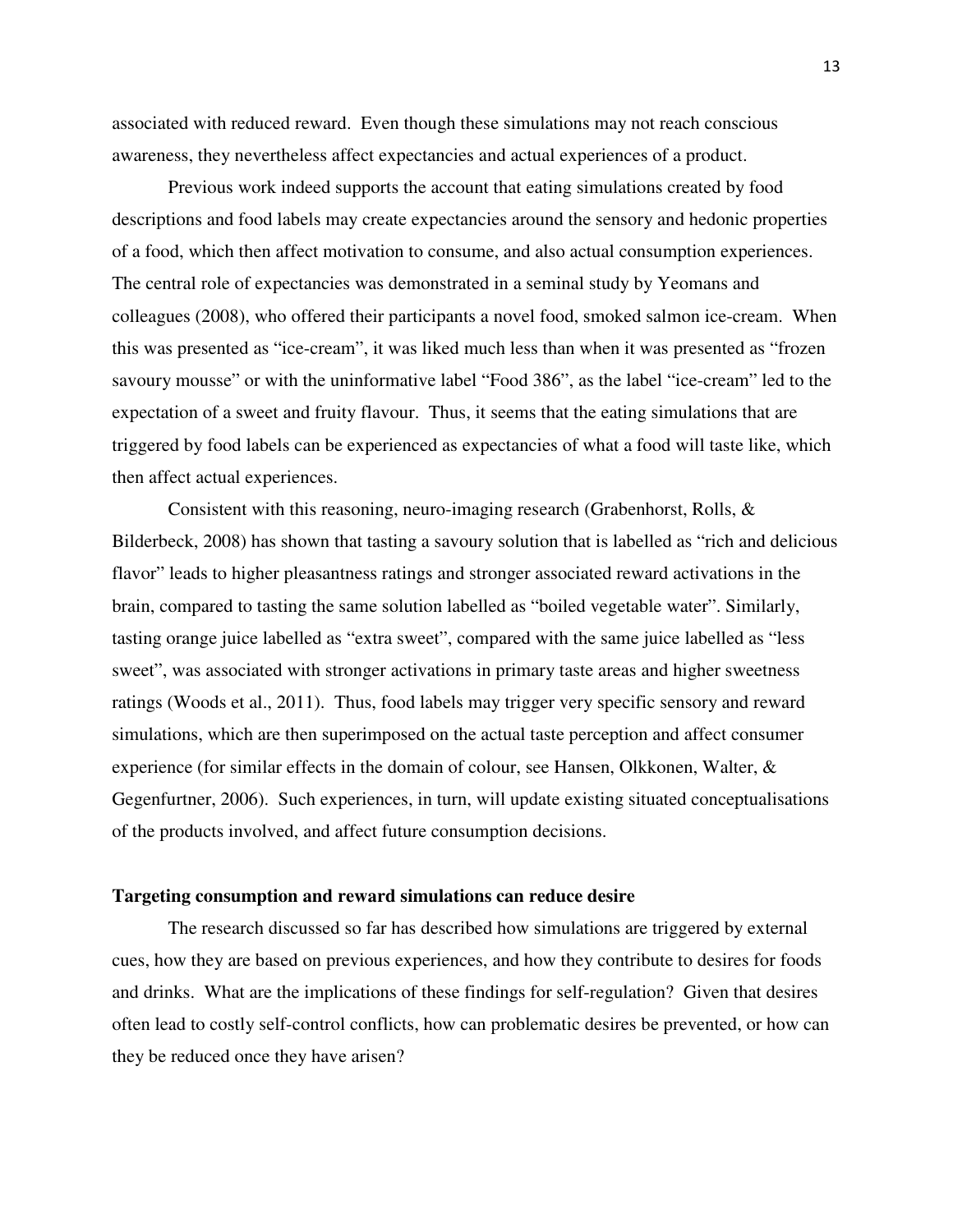**Cueing and training interventions.** In previous work, I have introduced the distinction between cueing interventions and training interventions to target the nonconscious processes that often lead to self-control failure (Papies, 2016b, 2016a, 2017b), to facilitate the development of interventions that are grounded in strong theory and fundamental research (Fiedler, 2020, this volume). In brief, this approach assumes that the failure to enact conscious intentions in health behaviour (i.e., the intention-behaviour gap) often results from situational cues triggering nonconscious cognitive processes that affect behaviour outside of conscious awareness. As an example, while a consumer may have the intention to purchase only healthy, unprocessed foods during grocery shopping, a highly salient promotion of savoury snacks in the store may lead to an impulsive purchase of unhealthy foods, thereby creating an intention-behaviour gap. From this perspective, to prevent such effects and thus bridge the intention-behaviour gap, interventions should either change the situational cues (e.g., remove salient promotions of unhealthy foods; see Best & Papies, 2017) or change the cognitive structures that lead to unhealthy behaviours when triggered by situational cues (e.g., reduce the positive affect or approach impulses associated with unhealthy foods). I will now discuss cueing and training interventions in more detail, and address how they relate to consumption and reward simulations.

Effective cueing interventions should be designed to ensure that external cues no longer trigger consumption and reward simulations that lead to problematic desires. As discussed in Best & Papies (2017), such "cueing interventions" have been implemented successfully, for example, in the domain of smoking, where the introduction of bland packaging for cigarettes, and the salience of other people smoking and of smoking paraphernalia through smoking bans in public spaces, has markedly reduced the prevalence of smoking and rates of uptake among adolescents. Such interventions targeting the micro-environment around where a consumer behaviour takes place (Hollands et al., 2017) have the benefit that they can easily be scaled up to affect large groups of consumers at relatively low cost. Again, their effectiveness rests in ensuring that external cues don't trigger problematic consumption and reward simulations, either by removing "tempting" cues, or by introducing cues that will reduce the reward of appetitive cues (e.g., cues that activate health goals, or health implications of an appetitive stimulus; see Best & Papies, 2017; Stroebe, van Koningsbruggen, Papies, & Aarts, 2013). Cueing interventions can also be used to trigger consumption and reward simulations for desirable foods and drinks, as recent work has shown that, for example, food labels that trigger consumption and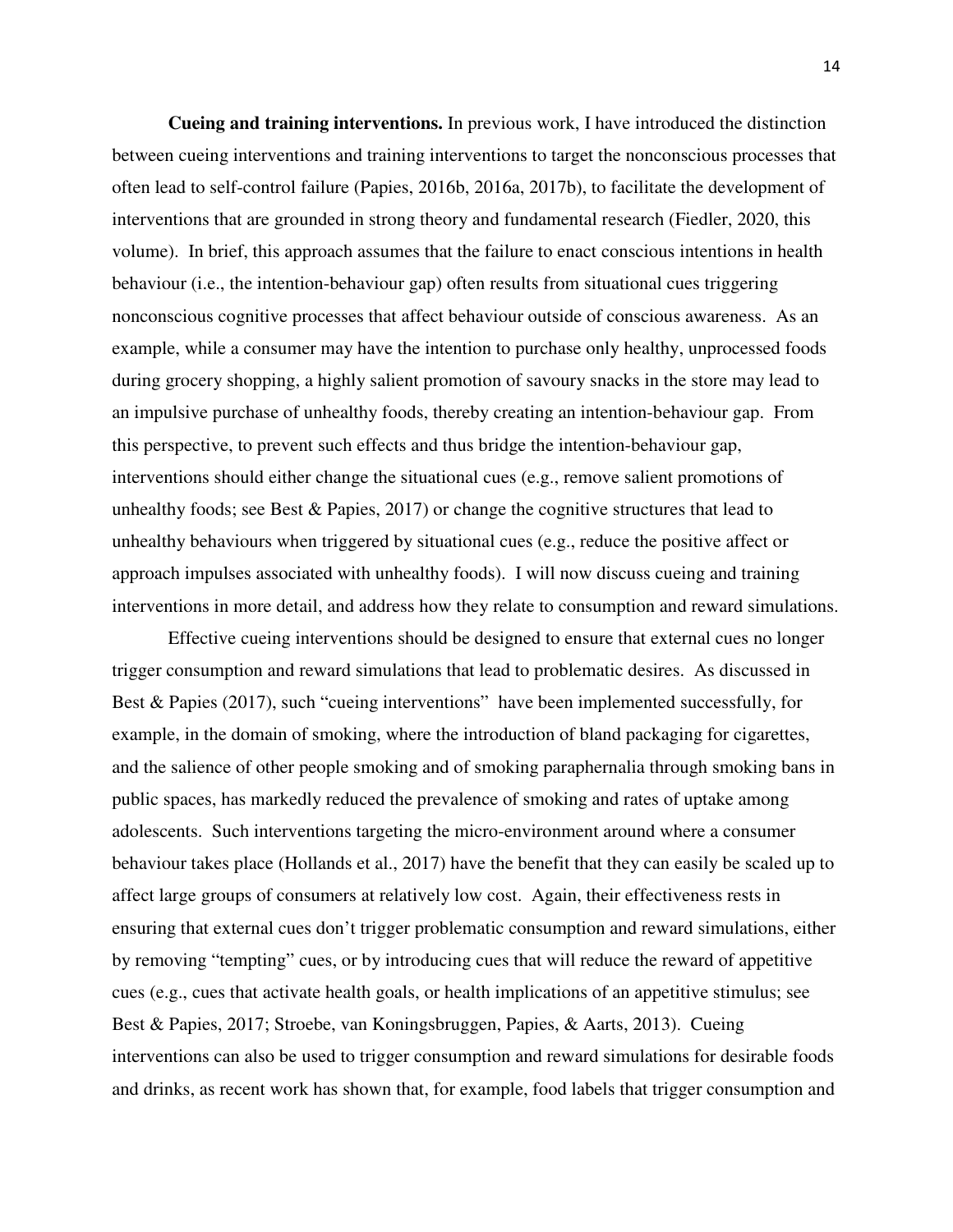reward simulations can increase the attractiveness and choice of meat-free foods (Papies, Daneva, & Semyte, 2019; Turnwald & Crum, 2019; see Walton & Brady, this volume, for other "positive" interventions that may work through changing the situated conceptualisations that are activated to interpret a situation).

 Alternatively, "training interventions" can be designed to change the situated conceptualisations that lead to problematic desires and behaviours once they are activated by situational cues (Papies, 2016b, 2017b). For example, a computerised training where one repeatedly processes negative affective stimuli along with specific foods or drinks (i.e., evaluative conditioning), or repeatedly withholds motor approach responses to tempting stimuli (i.e., inhibitory control training) could change the content of one's situated conceptualisations involving those food or drink items, such that they are less likely to later evoke problematic desires or approach impulses (e.g., Hollands & Marteau, 2015; Stice, Lawrence, Kemps, & Veling, 2016). Thus, the goal of these types of interventions is to reduce the likelihood that problematic desires or appetitive behaviours are enacted automatically in response to external cues.

**Mindfulness-based training interventions.** Recently, we have specifically investigated the potential of mindfulness-based training interventions to reduce impulses, cravings, and choices of attractive, unhealthy foods. In these brief interventions, participants are shown images of attractive foods, among other stimuli, and are instructed to observe all responses that they may have to these stimuli as "mere mental events". Specifically, without any mention of mindfulness or meditation, they are asked to simply notice all thoughts, emotions and experiences in response to the pictures, and to consider them as mental states that arise and dissipate, without one having to act on them (Papies, 2017a; Papies, Barsalou, & Custers, 2012; Papies et al., 2015). In essence, then, participants are trained to observe their consumption and reward simulations, and to see them come and go (Keesman, Aarts, Häfner, & Papies, 2017; Papies et al., 2015; Tapper, 2017). Indeed, participants' responses to open-ended questions in various studies show that this is indeed what happens, as participants describe observing thoughts about eating the food, enjoying its taste and texture, and eating situations (e.g., Keesman, Aarts, Hafner, & Papies, 2019). Results from two sets of experiments show that applying this so-called "decentering" perspective to various food stimuli in a training phase can reduce impulsive approach responses, hypothetical and actual choices, and explicit cravings for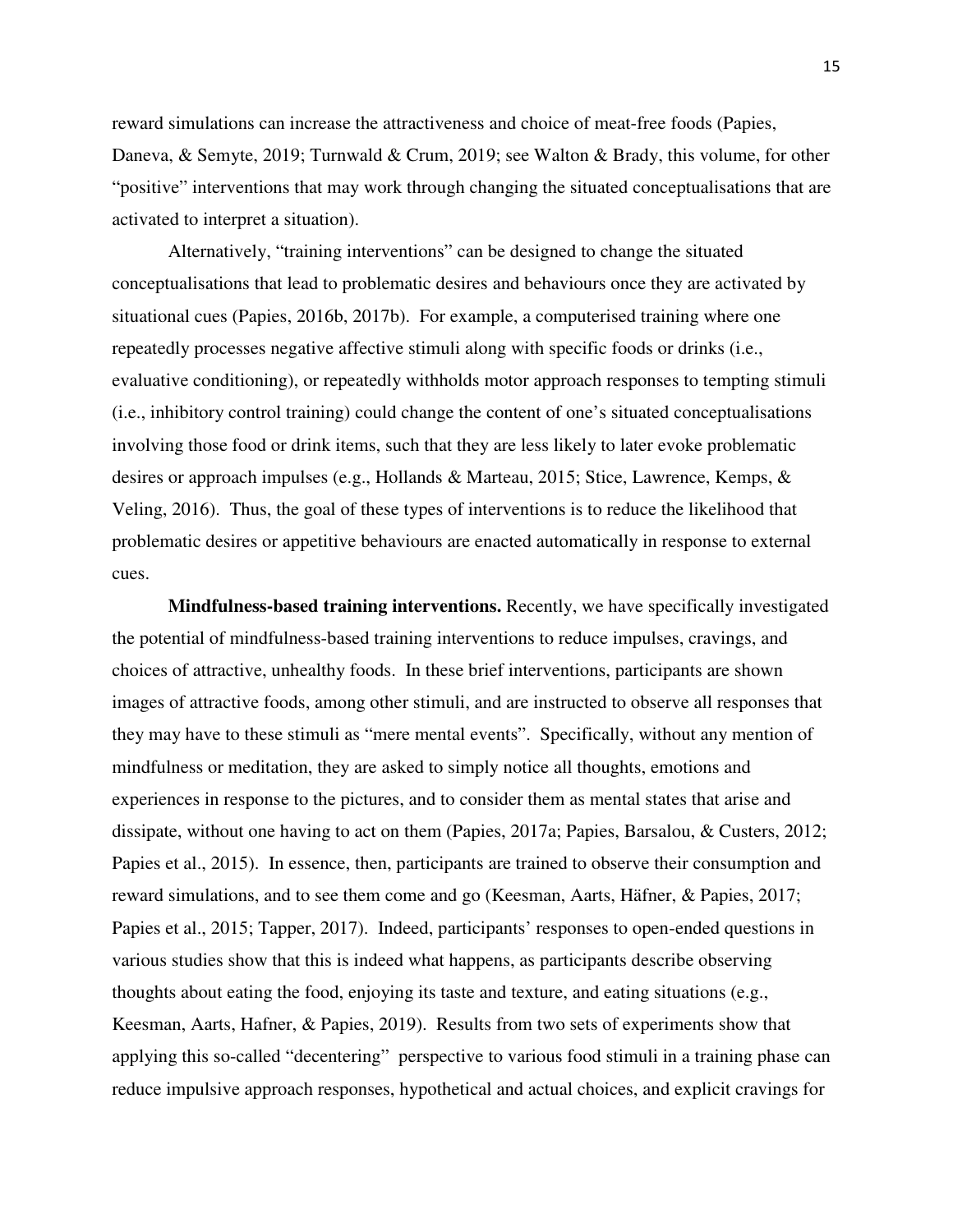unhealthy foods to the same and similar food stimuli in a subsequent test phase (Papies et al., 2012, 2015). Similar work has suggested that applying such a "decentering" or "cognitive defusion" approach to chocolate can reduce chocolate consumption over a 5-day period (Jenkins & Tapper, 2014), and that it can also reduce cravings for addictive substances (e.g., cigarettes; Westbrook et al., 2013). Among experienced meditators, the degree to which they report spontaneously applying a "decentered" perspective to food thoughts throughout their daily lives is associated with reduced food cravings (Keesman, Papies, Aarts, & Häfner, 2019; Papies, Winckel, & Keesman, 2016).

 Recent work provides more insight into the mechanisms underlying these effects. In a series of studies (Keesman, Aarts, et al., 2019), participants were instructed to first retrieve a memory of an attractive food, or in another study, they were exposed to a tasty snack on the table in front of them. Then, they were asked to apply the "decentering" perspective of viewing their thoughts as mere mental events, or a control perspective. We then measured the strength and vividness of participants imagery of eating the food (i.e., their consumption simulations), as well as their cravings, by assessing self-reported food cravings and salivation in response to the food. Results showed that applying decentering did not reduce consumption and reward simulations compared to the control perspective, but it reduced cravings and salivation (Keesman, Aarts, et al., 2019). Indeed, our ongoing work suggests that applying decentering reduces the association between consumption and reward simulations and desire (Tatar, Barsalou, & Papies, 2019). In other words, applying decentering does not reduce the degree to which participants spontaneously think about eating and enjoying the food, but it reduces the degree to which these thoughts lead to desire to actually consume the food.

 These findings suggest that the mechanisms underlying decentering effects may be slightly different than those of another prominent technique to address consumption simulations or imagery, namely loading working memory. Food cravings and the underlying conscious consumption imagery require working memory capacity, especially its visual subcomponent (Harvey, Kemps, & Tiggemann, 2005; Meule, Skirde, Freund, Vögele, & Kübler, 2012). This is consistent with predictions of the elaborated intrusion theory of desire (Kavanagh et al., 2005). Importantly, substantial research on interventions derived from this theory has shown that once food cravings have been induced, loading working memory, for example by visual imagery instructions or visually demanding tasks, can effectively reduce cravings (e.g., Andrade, Pears,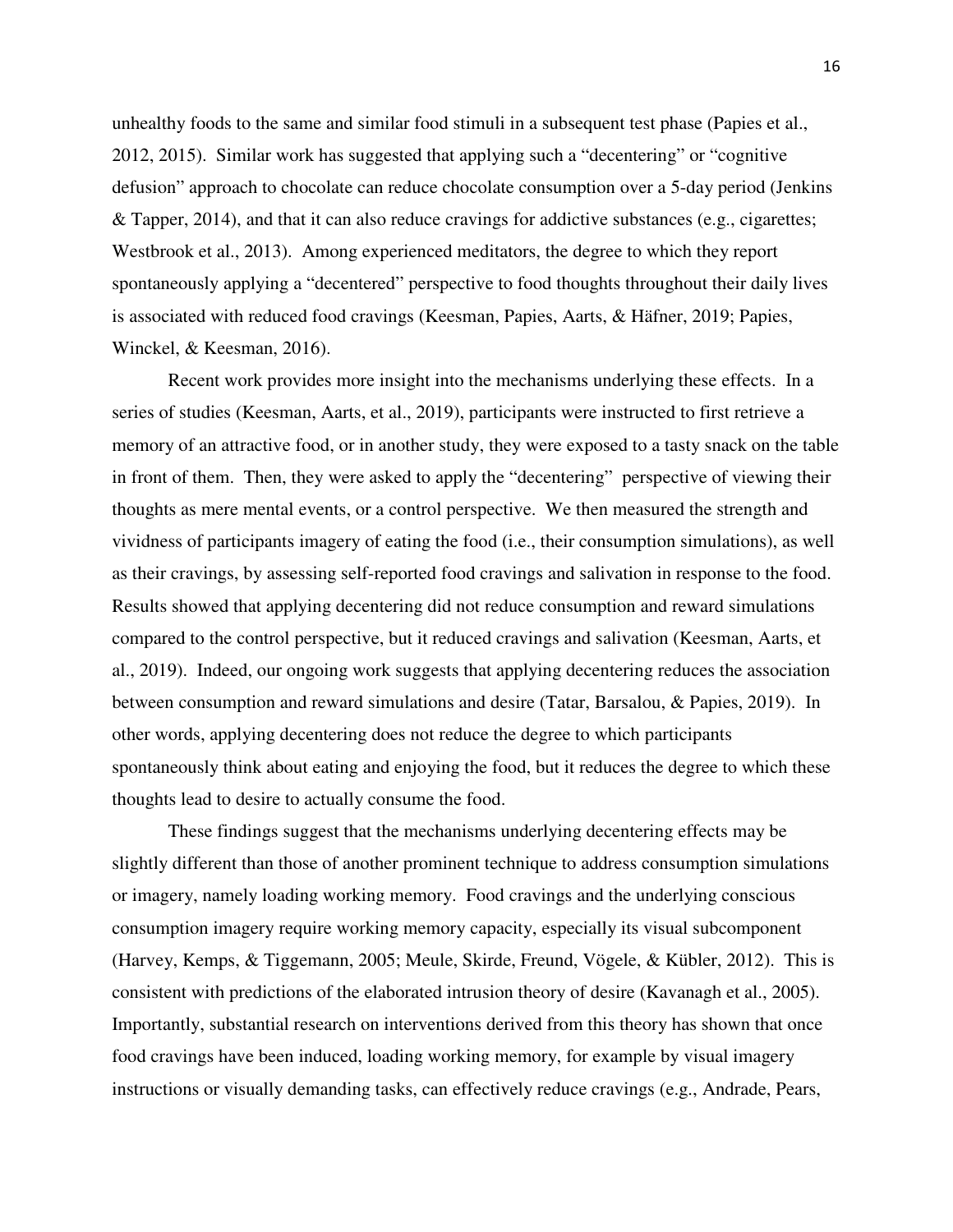May, & Kavanagh, 2012; Hamilton, Fawson, May, Andrade, & Kavanagh, 2013; Kemps, Tiggemann, & Christianson, 2008). Presumably, working memory load reduces cravings because it interferes with the imagery that sustains them – in contrast to "decentering" interventions that rather than reducing imagery itself, reduce its effect on desire.

Together, research so far on "decentering" and working memory load as intervention tools seems to suggest that targeting consumption and reward simulations early on can *prevent* their effect to produce cravings, and that targeting conscious consumption and reward imagery can *reduce* cravings, once they have fully developed. In any case, conscious and nonconscious simulations of eating and enjoying a food contribute to problematic desires, and tools that target these simulations are promising in the context of health interventions.

## **Summary and future research**

This chapter has reviewed research on key predictions of the grounded cognition theory of desire, which proposes that consumption and reward simulations contribute to desire. The studies have shown that people spontaneously describe food and drink in terms of sensory, contextual, and hedonic features of consuming it, especially if they consume it often, and especially if it is attractive. Images of attractive food have been shown to activate the same areas for sensory and reward processing that are involved in actually eating attractive food, again suggesting that people simulate eating when they process food cues. These consumption and reward simulations, whether indexed by participants' spontaneous descriptions or self-reports, or experimentally induced, contribute to the motivation to consume the respective foods and drinks, again especially if they are attractive. Labelling products with words that reflect consumption and reward simulations, or showing products in background situations that facilitate such simulations, increases simulations and in turn, desire. Finally, interventions that target consumption and reward simulations, either by diffusing them as "mere mental events" or by reducing the working memory capacity needed to sustain them as conscious mental imagery, can prevent and reduce problematic cravings.

Key areas for future research include, for example, the degree of automaticity of these consumption and reward simulations. Previous research has suggested that simulations may require some cognitive resources, as research has shown that the hedonic value of attractive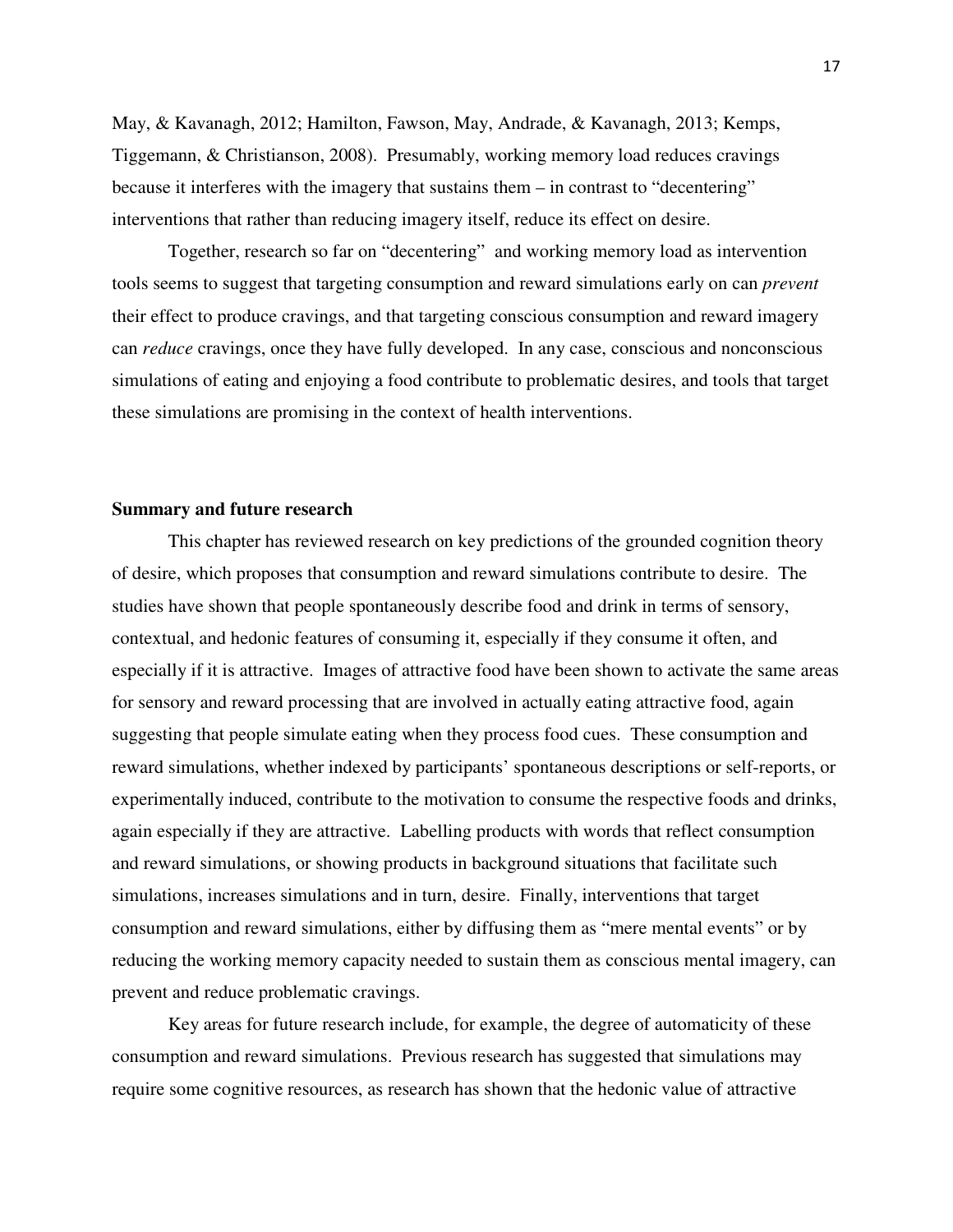foods is not fully activated if a perceiver is under high cognitive load (Van Dillen, Papies, & Hofmann, 2013). However, no work so far has tested directly whether, for example, working memory capacity affects consumption and reward simulations in a similar way as it affects conscious mental imagery (Harvey et al., 2005). Future research should also examine in more detail how rewarding simulations of long-term goal pursuit can most effectively be stimulated (Andrade, Khalil, Dickson, May, & Kavanagh, 2016), and whether techniques that have been shown to validate or invalidate attitudes, for example nodding or shaking one's head while processing attitudinal messages, similarly affect how people relate to simulations (see Petty  $\&$ Brinol, 2020, this volume). Related to this, little is known about how individual differences in health motivation affect consumption and reward simulations, and how external reminders of long-term goals (e.g., health goal primes) affect simulations that typically contribute to problematic desires.

Finally, future work could integrate this perspective with related research on simulations in social psychology more broadly. Simulations could play a role, for example in prejudice reduction, prosocial behaviour, action control, episodic future thinking, the anticipation of reward from social media behaviour or substance use, deciding whether one will fit into a prospective workplace, or preventing aggressive behaviour if one anticipates that aggression is not accepted by one's peers (e.g., Atance & O'Neill, 2001; Blanton & Burrows, 2020, this volume; Crisp & Turner, 2009; Gaesser, Shimura, & Cikara, 2019; Krahe, 2020, this volume; Kross & Chandhok, 2020, this volume; Martiny-Huenger, Martiny, Parks-Stamm, Pfeiffer, & Gollwitzer, 2017; Schmader, Bergsieker, & Hall, 2020, this volume). Establishing these mechanisms in more detail could help to generate a comprehensive account of the role of simulations in motivated behaviour, and thus facilitate effective, empirically grounded interventions.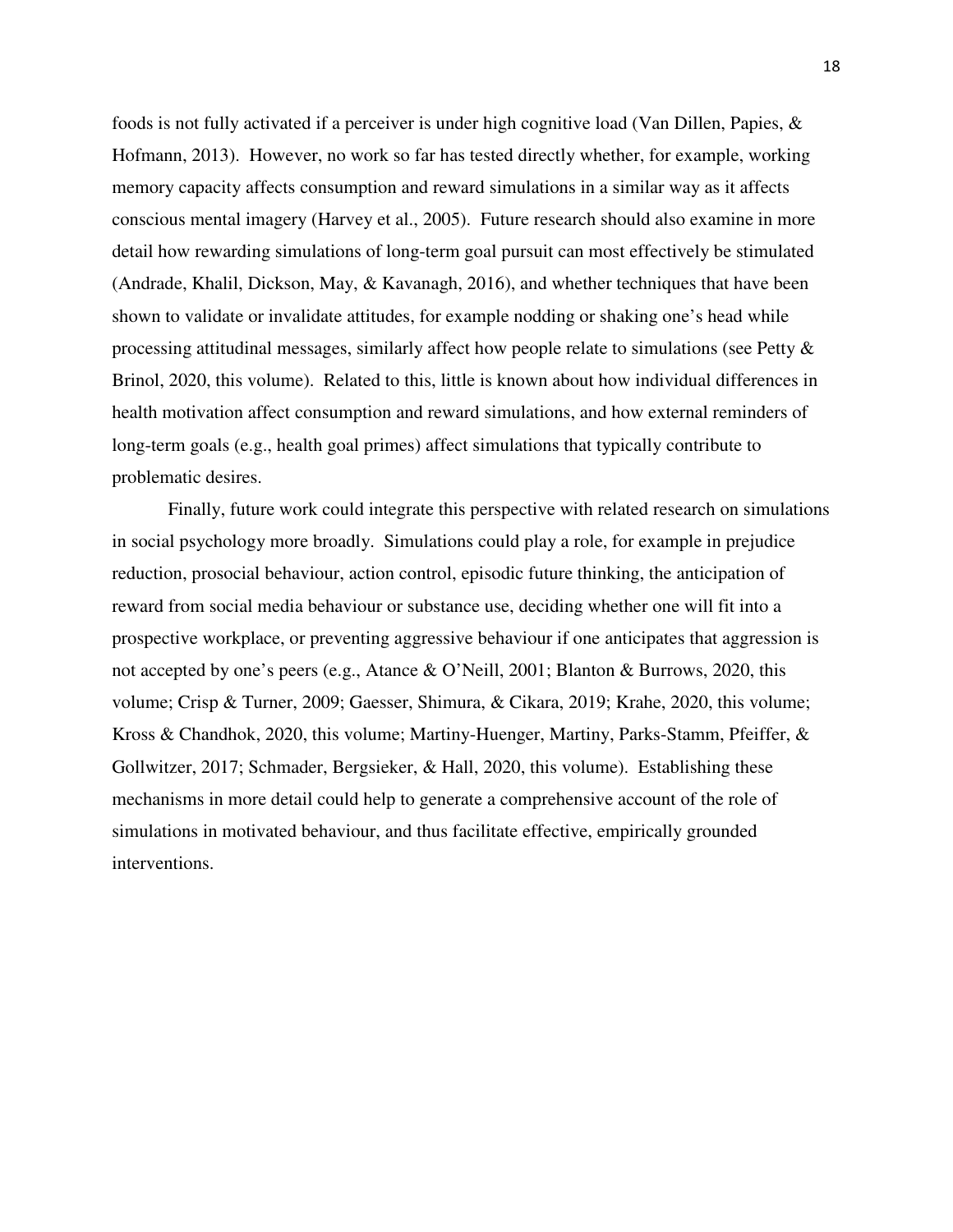#### **References**

- Andrade, J., Khalil, M., Dickson, J., May, J., & Kavanagh, D. J. (2016). Functional Imagery Training to reduce snacking: Testing a novel motivational intervention based on Elaborated Intrusion theory. *Appetite*, *100*, 256–262. https://doi.org/10.1016/j.appet.2016.02.015
- Andrade, J., Pears, S., May, J., & Kavanagh, D. J. (2012). Use of a clay modeling task to reduce chocolate craving. *Appetite*, *58*(3), 955–963. https://doi.org/10.1016/j.appet.2012.02.044
- Atance, C. M., & O'Neill, D. K. (2001). Episodic future thinking. *Trends in Cognitive Sciences*, *5*(12), 533– 539. https://doi.org/10.1016/S1364-6613(00)01804-0
- Barsalou, L. W. (2003). Situated simulation in the human conceptual system. *Language and Cognitive Processes*, *18*, 513–562.
- Barsalou, L. W. (2009). Simulation, situated conceptualization, and prediction. *Philosophical Transactions of the Royal Society B: Biological Sciences*, *364*(1521), 1281–1289.

https://doi.org/10.1098/rstb.2008.0319

- Barsalou, L. W. (2016). Situated Conceptualization Offers a Theoretical Account of Social Priming. *Current Opinion in Psychology*, *12*, 6–11.
- Best, M., & Papies, E. K. (2017). Right here, right now: Situated interventions to change consumer habits. *Journal of the Association for Consumer Research*, *2*(3), 333–358.
- Blanton, H., & Burrows, C. N. (2020). Call of duty: The tobacco wars. In *Sydney Symposium of Social Psychology*. *Applications of Social Psychology*.

Chen, J., Papies, E. K., & Barsalou, L. W. (2016). A core eating network and its modulations underlie diverse eating phenomena. *Brain and Cognition*, *110*, 20–42. https://doi.org/10.1016/j.bandc.2016.04.004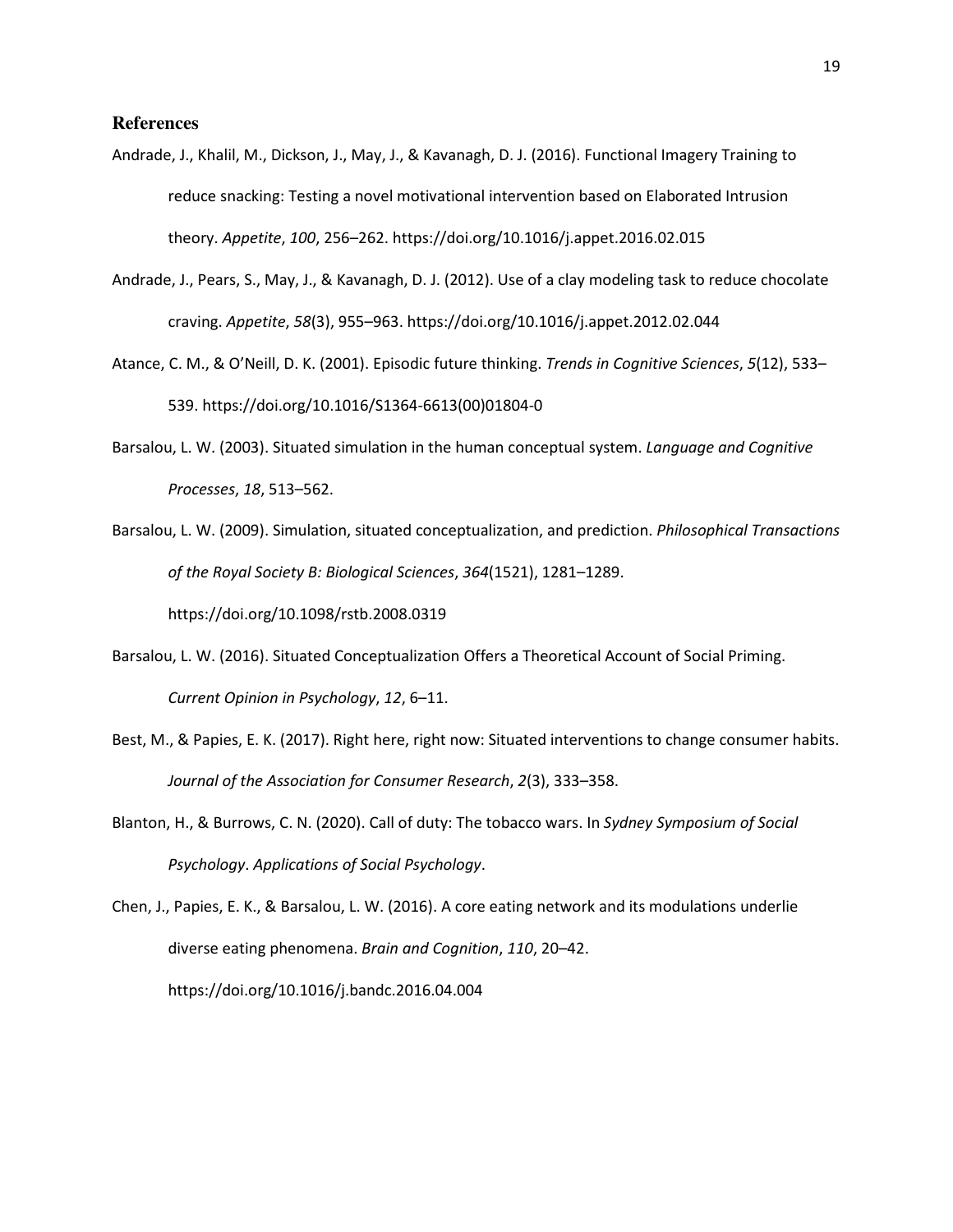- Crisp, R. J., & Turner, R. N. (2009). Can imagined interactions produce positive perceptions?: Reducing prejudice through simulated social contact. *American Psychologist*, *64*(4), 231–240. https://doi.org/10.1037/a0014718
- De Houwer, J., Teige-Mocigemba, S., Spruyt, A., & Moors, A. (2009). Implicit measures: A normative analysis and review. *Psychological Bulletin*, *135*(3), 347–368.
- Eelen, J., Dewitte, S., & Warlop, L. (2013). Situated embodied cognition: Monitoring orientation cues affects product evaluation and choice. *Journal of Consumer Psychology*, *23*(4), 424–433. https://doi.org/10.1016/j.jcps.2013.04.004
- Elder, R. S., & Krishna, A. (2012). The "Visual Depiction Effect" in Advertising: Facilitating Embodied Mental Simulation through Product Orientation. *Journal of Consumer Research*, *38*(6), 988– 1003. https://doi.org/10.1086/661531
- Fiedler, K. (2020). Grounding applied social psychology in translational research. In *Sydney Symposium of Social Psychology*. *Applications of Social Psychology*.
- Gaesser, B., Shimura, Y., & Cikara, M. (2019). Episodic simulation reduces intergroup bias in prosocial intention and behavior. *Journal of Personality and Social Psychology*, *in press*.
- Grabenhorst, F., Rolls, E. T., & Bilderbeck, A. (2008). How Cognition Modulates Affective Responses to Taste and Flavor: Top-down Influences on the Orbitofrontal and Pregenual Cingulate Cortices. *Cerebral Cortex*, *18*(7), 1549–1559. https://doi.org/10.1093/cercor/bhm185
- Hamilton, J., Fawson, S., May, J., Andrade, J., & Kavanagh, D. J. (2013). Brief guided imagery and body scanning interventions reduce food cravings. *Appetite*, *71*, 158–162.

https://doi.org/10.1016/j.appet.2013.08.005

Hansen, T., Olkkonen, M., Walter, S., & Gegenfurtner, K. R. (2006). Memory modulates color appearance. *Nature Neuroscience*, *9*(11), 1367–1368. https://doi.org/10.1038/nn1794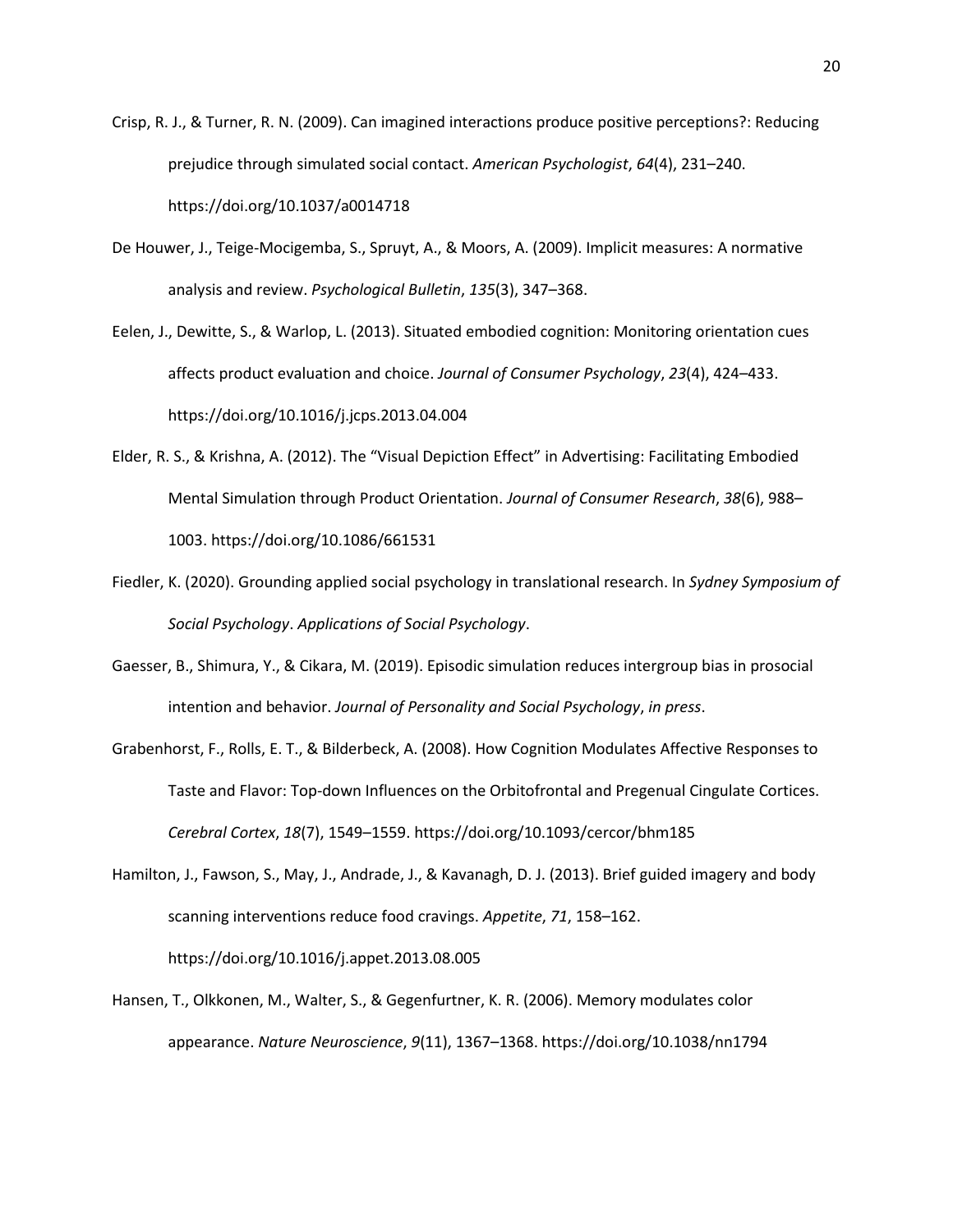- Harvey, K., Kemps, E., & Tiggemann, M. (2005). The nature of imagery processes underlying food cravings. *British Journal of Health Psychology*, *10*(1), 49–56. https://doi.org/10.1348/135910704X14249
- Hofmann, W., Baumeister, R. F., Förster, G., & Vohs, K. D. (2012). Everyday temptations: An experience sampling study of desire, conflict, and self-control. *Journal of Personality and Social Psychology*, *102*(6), 1318–1335. https://doi.org/10.1037/a0026545
- Hofmann, W., Vohs, K. D., & Baumeister, R. F. (2012). What People Desire, Feel Conflicted About, and Try to Resist in Everyday Life. *Psychological Science*, *23*(6), 582–588.

https://doi.org/10.1177/0956797612437426

- Hollands, G. J., Bignardi, G., Johnston, M., Kelly, M. P., Ogilvie, D., Petticrew, M., … Marteau, T. M. (2017). The TIPPME intervention typology for changing environments to change behaviour. *Nature Human Behaviour*, *1*, 1–9. https://doi.org/10.1038/s41562-017-0140
- Hollands, G. J., & Marteau, T. M. (2015). *Pairing images of unhealthy and healthy foods with images of negative and positive health consequences: Impact on attitudes and food choice*. Retrieved from https://www.repository.cam.ac.uk/handle/1810/250327
- Jenkins, K. T., & Tapper, K. (2014). Resisting chocolate temptation using a brief mindfulness strategy. *British Journal of Health Psychology*, *19*(3), 509–522. https://doi.org/10.1111/bjhp.12050
- Kahkonen, P., & Tuorila, H. (1998). Effect of Reduced-fat Information on Expected and Actual Hedonic and Sensory Ratings of Sausage. *Appetite*, *30*(1), 13–23.

https://doi.org/10.1006/appe.1997.0104

Kavanagh, D. J., Andrade, J., & May, J. (2005). Imaginary relish and exquisite torture: The elaborated intrusion theory of desire. *Psychological Review*, *112*(2), 446–467.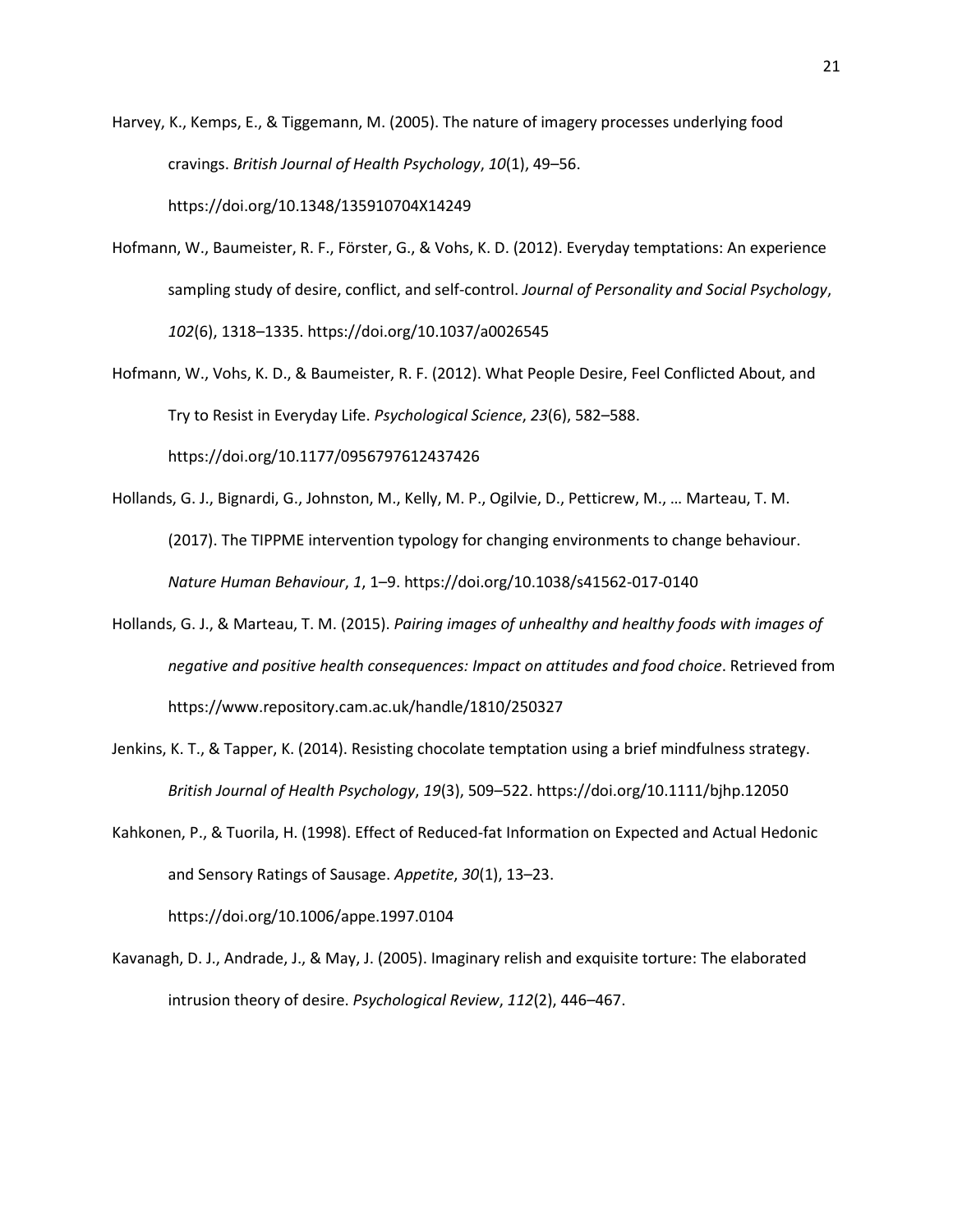- Keesman, M., Aarts, H., Häfner, M., & Papies, E. K. (2017). Mindfulness Reduces Reactivity to Food Cues: Underlying Mechanisms and Applications in Daily Life. *Current Addiction Reports*, *4*(2), 151–157. https://doi.org/10.1007/s40429-017-0134-2
- Keesman, M., Aarts, H., Hafner, M., & Papies, E. K. (2019). Decentering reduces reactions to mental imagery. *Motivation Science*, *in press*.
- Keesman, M., Aarts, H., Ostafin, B. D., Verwei, S., Häfner, M., & Papies, E. K. (2018). Alcohol representations are socially situated: An investigation of beverage representations by using a property generation task. *Appetite*, *120*, 654–665. https://doi.org/10.1016/j.appet.2017.10.019
- Keesman, M., Aarts, H., Vermeent, S., Häfner, M., & Papies, E. K. (2016). Consumption Simulations Induce Salivation to Food Cues. *PLOS ONE*, *11*(11), e0165449. https://doi.org/10.1371/journal.pone.0165449
- Keesman, M., Papies, E. K., Aarts, H., & Häfner, M. (2019). Benefits of meditation experience on resilience and craving occur through decentering but not awareness. *In Preparation*.
- Kemps, E., Tiggemann, M., & Christianson, R. (2008). Concurrent visuo-spatial processing reduces food cravings in prescribed weight-loss dieters. *Journal of Behavior Therapy and Experimental Psychiatry*, *39*(2), 177–186. https://doi.org/10.1016/j.jbtep.2007.03.001
- Krahe, B. (2020). The development of aggressive behavior in childhood and adolescence: A social interactionist perspective. In *Sydney Symposium of Social Psychology*. *Applications of Social Psychology*.
- Kross, E., & Chandhok, S. (2020). How do online social networks influence people's emotional lives? In *Sydney Symposium of Social Psychology*. *Applications of Social Psychology*.
- Liem, D. G., Miremadi, F., Zandstra, E. H., & Keast, R. S. (2012). Health labelling can influence taste perception and use of table salt for reduced-sodium products. *Public Health Nutrition*, *15*(12), 2340–2347. https://doi.org/10.1017/S136898001200064X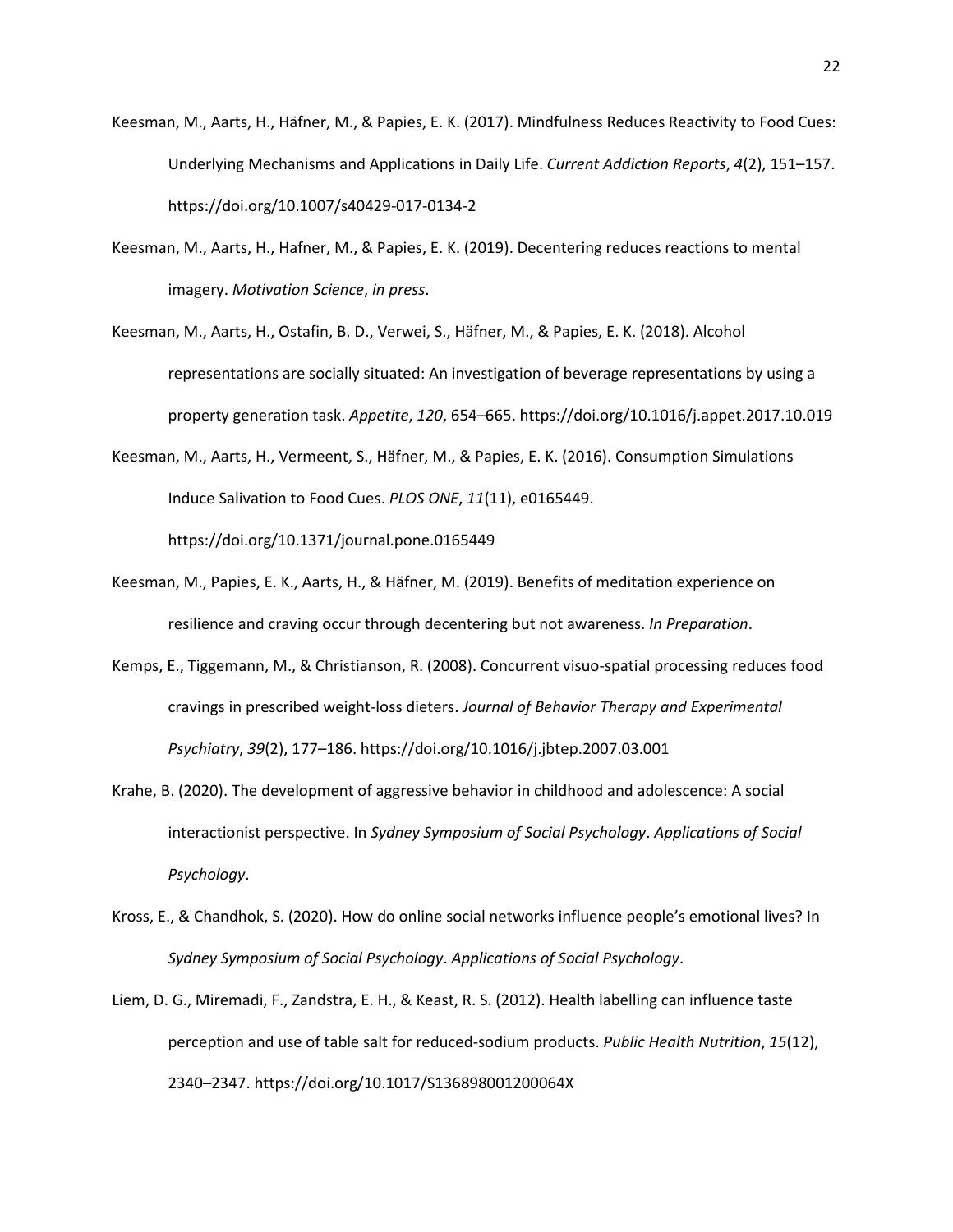- Martiny-Huenger, T., Martiny, S. E., Parks-Stamm, E. J., Pfeiffer, E., & Gollwitzer, P. M. (2017). From conscious thought to automatic action: A simulation account of action planning. *Journal of Experimental Psychology: General*, *146*(10), 1513–1525. https://doi.org/10.1037/xge0000344
- Meule, A., Skirde, A. K., Freund, R., Vögele, C., & Kübler, A. (2012). High-calorie food-cues impair working memory performance in high and low food cravers. *Appetite*, *59*(2), 264–269. https://doi.org/10.1016/j.appet.2012.05.010
- Nederkoorn, C., Smulders, F. T. Y., & Jansen, A. (2000). Cephalic phase responses, craving and food intake in normal subjects. *Appetite*, *35*(1), 45–55. https://doi.org/10.1006/appe.2000.0328
- Papies, E. K. (2013). Tempting food words activate eating simulations. *Frontiers in Psychology*, *4:*, 838. https://doi.org/10.3389/fpsyg.2013.00838
- Papies, E. K. (2016a). Goal priming as a situated intervention tool. *Current Opinion in Psychology*, *12*, 12– 16. https://doi.org/10.1016/j.copsyc.2016.04.008
- Papies, E. K. (2016b). Health goal priming as a situated intervention tool: How to benefit from nonconscious motivational routes to health behaviour. *Health Psychology Review*, *10*(4), 408– 424. https://doi.org/10.1080/17437199.2016.1183506
- Papies, E. K. (2017a). Mindfulness and health behavior: Examining the roles of attention regulation and decentering. In *Current Issues in Social Psychology*. *Mindfulness in Social Psychology* (pp. 94– 108). Routledge.
- Papies, E. K. (2017b). Situating interventions to bridge the intention–behaviour gap: A framework for recruiting nonconscious processes for behaviour change. *Social and Personality Psychology Compass*, *11*(7), n/a-n/a. https://doi.org/10.1111/spc3.12323
- Papies, E. K., & Barsalou, L. W. (2015). Grounding Desire and Motivated Behavior: A theoretical framework and review of empirical evidence. In *The Psychology of Desire* (pp. 36–60). New York, NY, US: Guilford Press.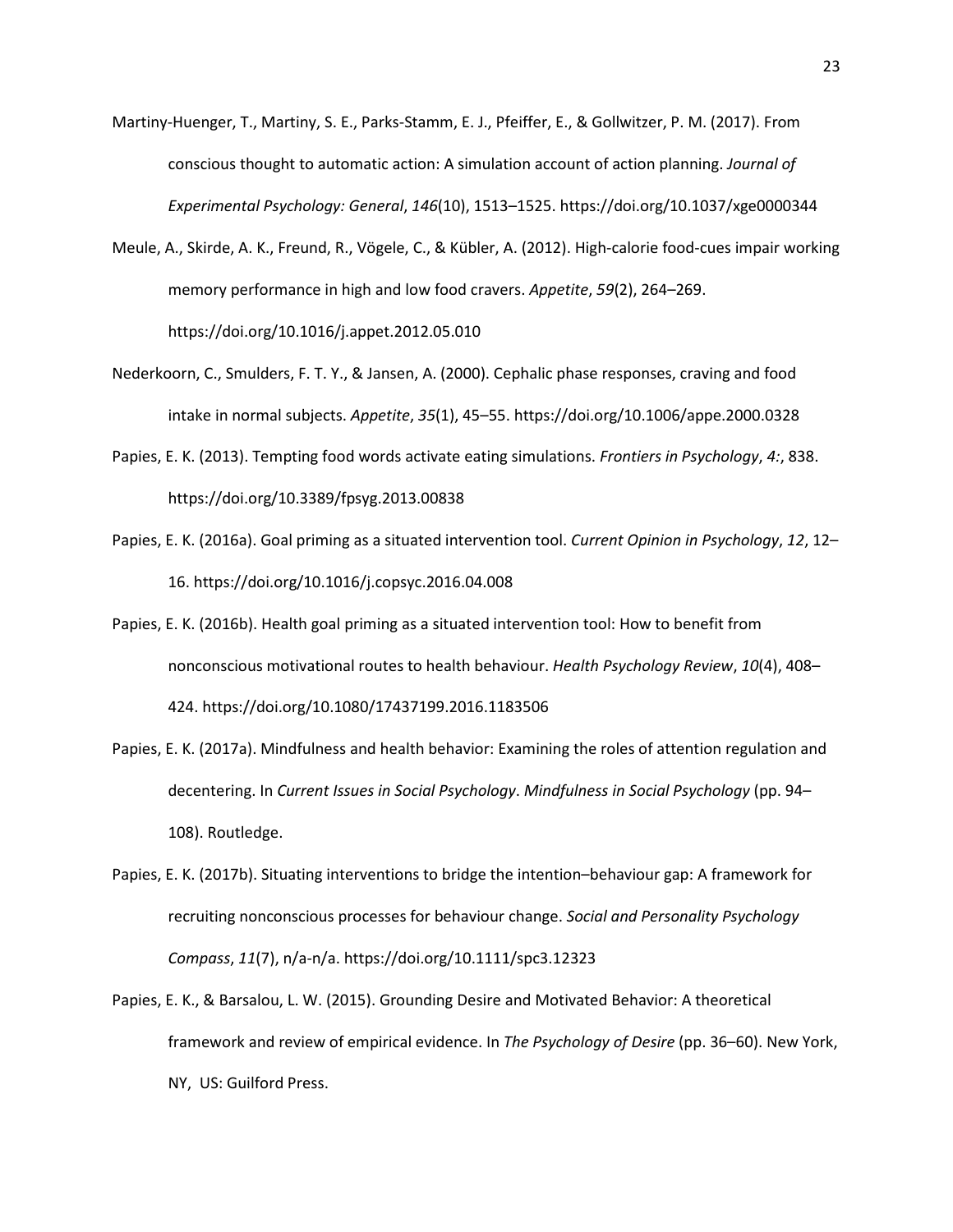Papies, E. K., Barsalou, L. W., & Custers, R. (2012). Mindful Attention Prevents Mindless Impulses. *Social Psychological and Personality Science*, *3*(3), 291–299. https://doi.org/10.1177/1948550611419031

- Papies, E. K., Best, M., Gelibter, E., & Barsalou, L. W. (2017). The Role of Simulations in Consumer Experiences and Behavior: Insights from the Grounded Cognition Theory of Desire. *Journal of the Association for Consumer Research*, *2*(4), 402–418. https://doi.org/10.1086/693110
- Papies, E. K., Daneva, T., & Semyte, G. (2019). Using consumption and reward simulations to increase sustainable food choices. *In Preparation*.
- Papies, E. K., Pronk, T. M., Keesman, M., & Barsalou, L. W. (2015). The benefits of simply observing: Mindful attention modulates the link between motivation and behavior. *Journal of Personality and Social Psychology*, *108*(1), 148–170. https://doi.org/10.1037/a0038032
- Papies, E. K., Stekelenburg, A. van, Smeets, M. A. M., Zandstra, L., & Dijksterhuis, G. B. (2019). Context cues increase desire for food through eating simulations. *Under Review*.
- Papies, E. K., Tatar, B., Best, M., Barsalou, L. W., & Tavoulari, A. (2018). Consumption and reward simulations lead to desire. *In Preparation*.
- Papies, E. K., Winckel, M. van, & Keesman, M. (2016). Food-Specific Decentering Experiences Are Associated with Reduced Food Cravings in Meditators: A Preliminary Investigation. *Mindfulness*, *7*(5), 1123–1131. https://doi.org/10.1007/s12671-016-0554-4
- Petty, R. E., & Brinol, P. (2020). A process approach to influencing attitudes and changing behavior: Revisiting classic findings in persuasion and popular interventions. In *Sydney Symposium of Social Psychology*. *Applications of Social Psychology*.
- Rusz, D., Best, M., & Papies, E. K. (2019). The role of consumption and reward simulations in the motivation for sugar-sweetened beverages. *In Preparation*.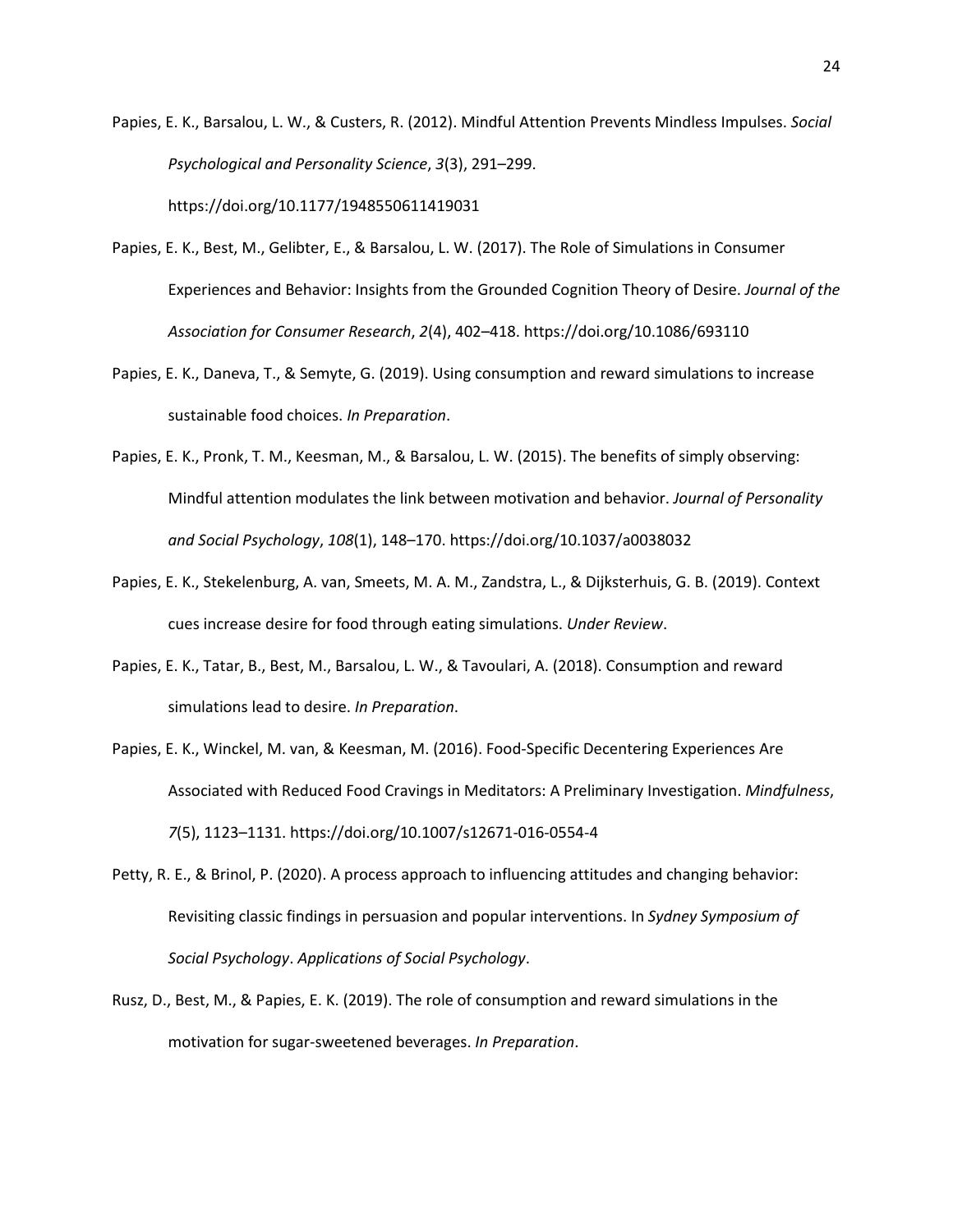- Schmader, T., Bergsieker, H. B., & Hall, W. M. (2020). Cracking the culture code: A tri-level model for cultivating inclusion in organizations. In *Sydney Symposium of Social Psychology*. *Applications of Social Psychology*.
- Shen, H., & Sengupta, J. (2012). If you can't grab it, it won't grab you: The effect of restricting the dominant hand on target evaluations. *Journal of Experimental Social Psychology*, *48*(2), 525– 529. https://doi.org/10.1016/j.jesp.2011.11.003
- Shen, H., Zhang, M., & Krishna, A. (2016). Computer Interfaces and the "Direct-Touch" Effect: Can iPads Increase the Choice of Hedonic Food? *Journal of Marketing Research*, *53*(5), 745–758. https://doi.org/10.1509/jmr.14.0563
- Stice, E., Lawrence, N. S., Kemps, E., & Veling, H. (2016). Training motor responses to food: A novel treatment for obesity targeting implicit processes. *Clinical Psychology Review*, *49*, 16–27. https://doi.org/10.1016/j.cpr.2016.06.005
- Stroebe, W., Papies, E. K., & Aarts, H. (2008). From homeostatic to hedonic theories of eating: Selfregulatory failure in food-rich environments. *Applied Psychology: Health and Well-Being*, *57*, 172–193.
- Stroebe, W., van Koningsbruggen, G. M., Papies, E. K., & Aarts, H. (2013). Why most dieters fail but some succeed: A goal conflict model of eating behavior. *Psychological Review*, *120*(1), 110–138. https://doi.org/10.1037/a0030849
- Tapper, K. (2017). Can mindfulness influence weight management related eating behaviors? If so, how? *Clinical Psychology Review*, *53*, 122–134. https://doi.org/10.1016/j.cpr.2017.03.003
- Tatar, B., Barsalou, L. W., & Papies, E. K. (2019). The effects of domain-specific and general decentering inductions on food cravings. *In Preparation*.
- Tepper, B. J. (1992). Dietary restraint and responsiveness to sensory-based food cues as measured by cephalic phase salivation and sensory specific satiety. *Physiology and Behavior*, *52*(2), 305–311.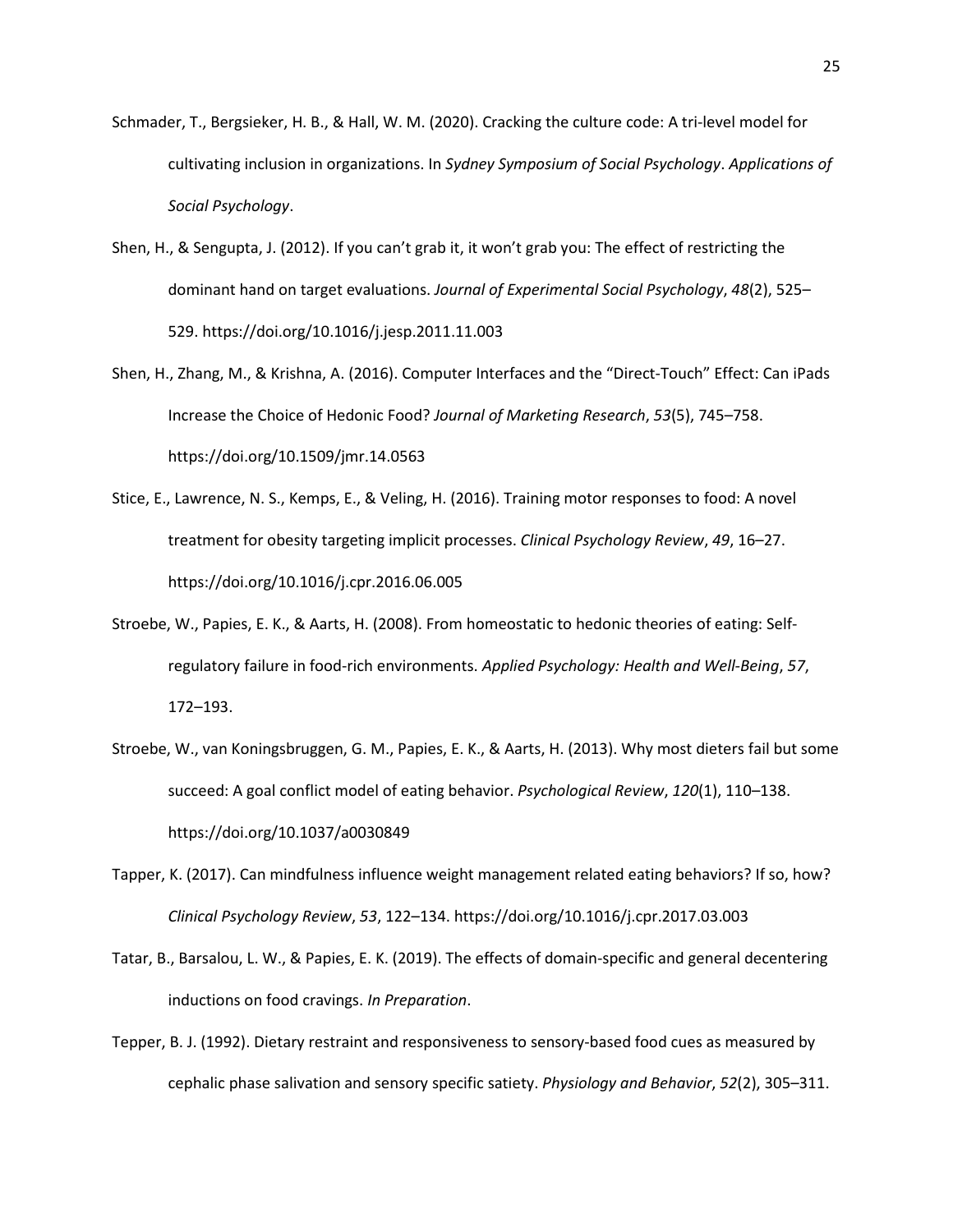- Tucker, M., & Ellis, R. (1998). On the relations between seen objects and components of potential actions. *Journal of Experimental Psychology: Human Perception and Performance*, *24*(3), 830– 846. https://doi.org/10.1037/0096-1523.24.3.830
- Turnwald, B. P., Boles, D. Z., & Crum, A. J. (2017). Association Between Indulgent Descriptions and Vegetable Consumption: Twisted Carrots and Dynamite Beets. *JAMA Internal Medicine*, *177*(8), 1216–1218. https://doi.org/10.1001/jamainternmed.2017.1637
- Turnwald, B. P., & Crum, A. J. (2019). Smart food policy for healthy food labeling: Leading with taste, not healthiness, to shift consumption and enjoyment of healthy foods. *Preventive Medicine*, *119*, 7– 13. https://doi.org/10.1016/j.ypmed.2018.11.021
- Turnwald, B. P., Jurafsky, D., Conner, A., & Crum, A. J. (2017). Reading between the menu lines: Are restaurants' descriptions of "healthy" foods unappealing? *Health Psychology*, *36*(11), 1034– 1037. https://doi.org/10.1037/hea0000501
- van der Laan, L. N., de Ridder, D. T. D., Viergever, M. A., & Smeets, P. A. M. (2011). The first taste is always with the eyes: A meta-analysis on the neural correlates of processing visual food cues. *NeuroImage*, *55*(1), 296–303. https://doi.org/10.1016/j.neuroimage.2010.11.055
- Van Dillen, L. F., Papies, E. K., & Hofmann, W. (2013). Turning a blind eye to temptation: How task load can facilitate self-regulation. *Journal of Personality and Social Psychology*, *104*(3), 427–443.
- van Vugt, M., De Vries, L. P., & Li, N. P. (2020). Nudging evolutionary mismathced behaviors: Implications for social psychology and public policy. In *Sydney Symposium of Social Psychology*. *Applications of Social Psychology*.
- Walton, G. M., & Brady, S. T. (2020). "Bad" things reconsidered. In *Sydney Symposium of Social Psychology*. *Applications of Social Psychology*.